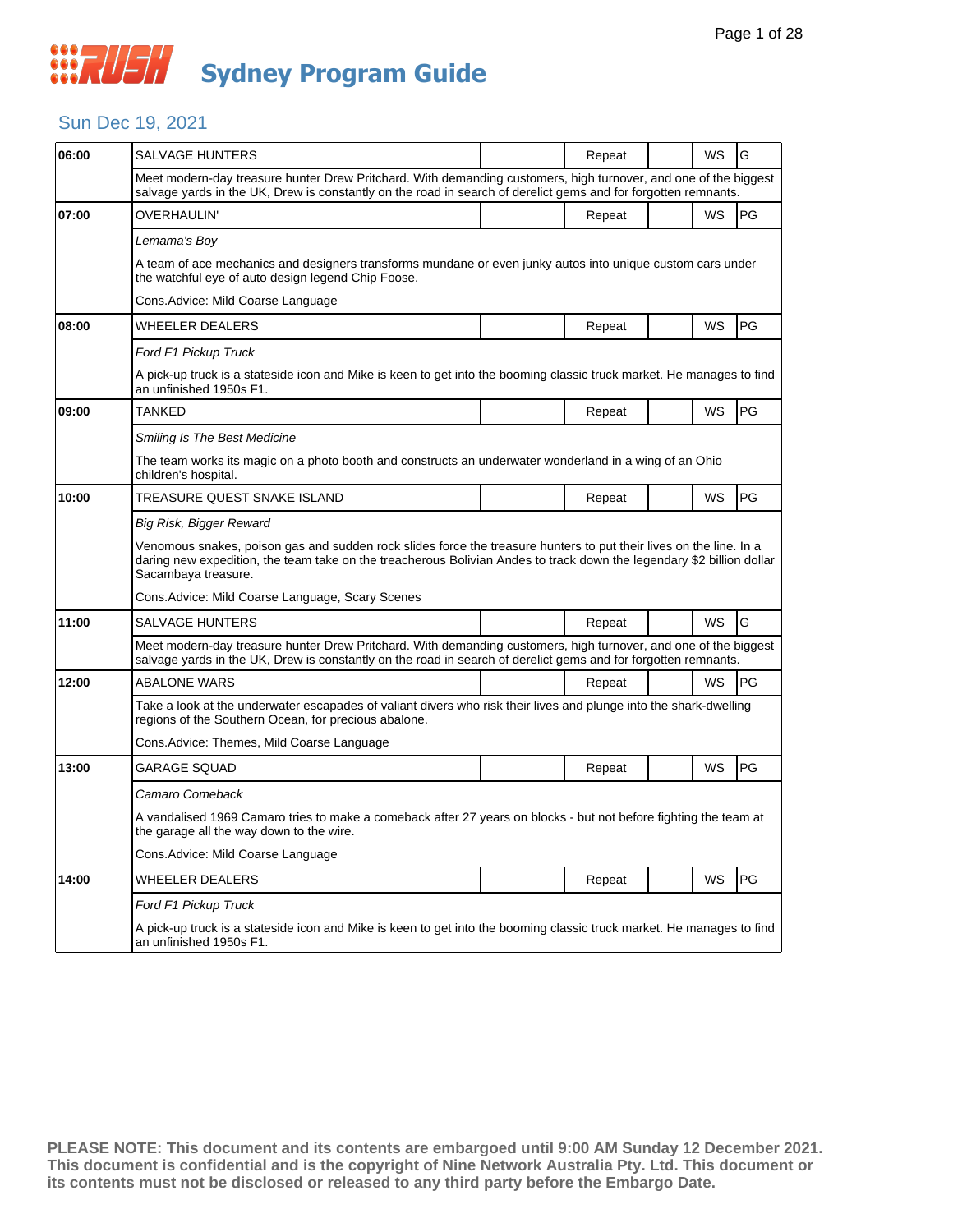## Sun Dec 19, 2021

| 15:00 | <b>OVERHAULIN'</b>                                                                                                                                                                                                                |           | Repeat |  | <b>WS</b> | PG        |  |  |  |
|-------|-----------------------------------------------------------------------------------------------------------------------------------------------------------------------------------------------------------------------------------|-----------|--------|--|-----------|-----------|--|--|--|
|       | Lemama's Boy                                                                                                                                                                                                                      |           |        |  |           |           |  |  |  |
|       | A team of ace mechanics and designers transforms mundane or even junky autos into unique custom cars under<br>the watchful eye of auto design legend Chip Foose.                                                                  |           |        |  |           |           |  |  |  |
|       | Cons. Advice: Mild Coarse Language                                                                                                                                                                                                |           |        |  |           |           |  |  |  |
| 16:00 | <b>TOP GEAR</b>                                                                                                                                                                                                                   | Captioned | Repeat |  | WS        | PG        |  |  |  |
|       | In this weeks challenge Clarkson and May are forced to do a review on different crossover utility vehicles to see<br>which one is best for a caravanner and not mock caravanners. Also an interview with Aerosmith's Steve Tyler. |           |        |  |           |           |  |  |  |
| 17:30 | <b>TANKED</b>                                                                                                                                                                                                                     |           | Repeat |  | WS        | <b>PG</b> |  |  |  |
|       | <b>Smiling Is The Best Medicine</b>                                                                                                                                                                                               |           |        |  |           |           |  |  |  |
|       | The team works its magic on a photo booth and constructs an underwater wonderland in a wing of an Ohio<br>children's hospital.                                                                                                    |           |        |  |           |           |  |  |  |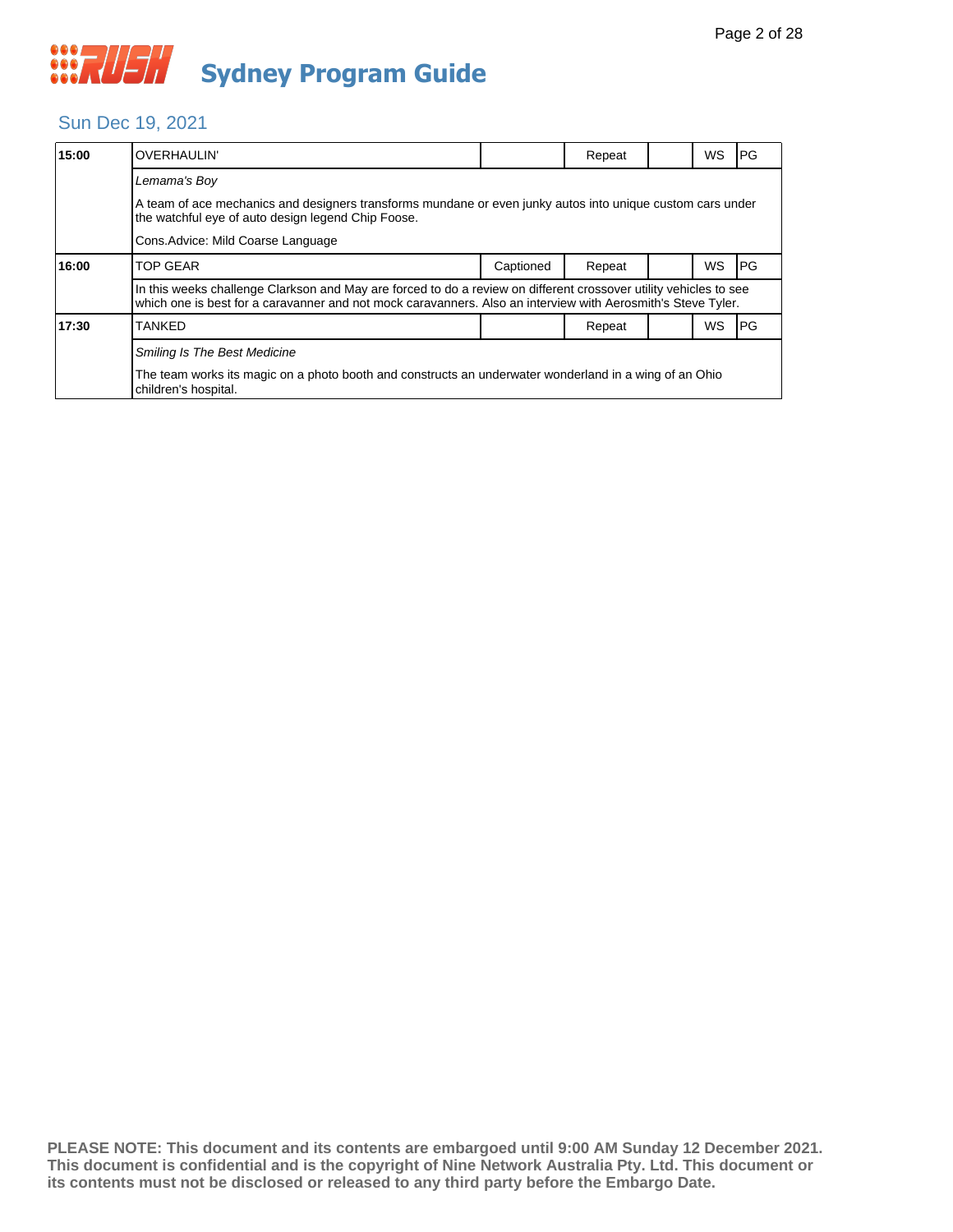### Sun Dec 19, 2021

| 18:30 | WHEELER DEALERS                                                                                                                                                                                                                                                     |           | Repeat |  | WS        | PG        |  |
|-------|---------------------------------------------------------------------------------------------------------------------------------------------------------------------------------------------------------------------------------------------------------------------|-----------|--------|--|-----------|-----------|--|
|       | Ford F1 Pickup Truck                                                                                                                                                                                                                                                |           |        |  |           |           |  |
|       | A pick-up truck is a stateside icon and Mike is keen to get into the booming classic truck market. He manages to find<br>an unfinished 1950s F1.                                                                                                                    |           |        |  |           |           |  |
| 19:30 | <b>WHEELER DEALERS</b>                                                                                                                                                                                                                                              |           |        |  | WS        | PG        |  |
|       | <b>Toyota Land Cruiser</b>                                                                                                                                                                                                                                          |           |        |  |           |           |  |
|       | Mike scours the Internet and local trade rags for bargain-priced modern classic cars needing attention. Edd China<br>applies the elbow grease to bring the cars up to a nearly new condition, allowing Mike to "sell them on" for a profit.                         |           |        |  |           |           |  |
| 20:30 | <b>IRON RESURRECTION</b>                                                                                                                                                                                                                                            |           | Repeat |  | WS        | <b>PG</b> |  |
|       | Smoking Hot Ghia                                                                                                                                                                                                                                                    |           |        |  |           |           |  |
|       | When Mandi stumbles across a 1971 VW's Karmann Ghia, Joe is eager to add some MBC magic to the foreign<br>classic. And just in time for the VW Classic Car Show.                                                                                                    |           |        |  |           |           |  |
|       | Cons.Advice: Mild Coarse Language                                                                                                                                                                                                                                   |           |        |  |           |           |  |
| 21:30 | JUNKYARD EMPIRE                                                                                                                                                                                                                                                     |           |        |  | WS        | PG        |  |
|       | Junkyard Genius                                                                                                                                                                                                                                                     |           |        |  |           |           |  |
|       | When Andy finds a classic Chevy Blazer on the roadside, and wins a totaled Porsche Cayman on a bid, he's in hog<br>heaven. But just as he starts seeing dollar signs, everything comes to a screeching halt as these great deals turn<br>into a great deal of work. |           |        |  |           |           |  |
|       | Cons.Advice: Mild Coarse Language                                                                                                                                                                                                                                   |           |        |  |           |           |  |
| 22:30 | KINDIG CUSTOMS                                                                                                                                                                                                                                                      |           | Repeat |  | WS        | PG        |  |
|       | Easy Does It                                                                                                                                                                                                                                                        |           |        |  |           |           |  |
|       | A past client returns with a 1965 Mustang Fastback, and though he likes the stock look, he wants to upgrade the<br>drive-train, instrumentation, and as many modern amenities as possible; the assembly team gets a crash course in<br>engine tuning.               |           |        |  |           |           |  |
|       | Cons. Advice: Mild Coarse Language                                                                                                                                                                                                                                  |           |        |  |           |           |  |
| 23:30 | <b>TOP GEAR</b>                                                                                                                                                                                                                                                     | Captioned | Repeat |  | WS        | PG        |  |
|       | In this weeks challenge Clarkson and May are forced to do a review on different crossover utility vehicles to see<br>which one is best for a caravanner and not mock caravanners. Also an interview with Aerosmith's Steve Tyler.                                   |           |        |  |           |           |  |
| 01:00 | IRON RESURRECTION                                                                                                                                                                                                                                                   |           | Repeat |  | WS        | PG        |  |
|       | Smoking Hot Ghia                                                                                                                                                                                                                                                    |           |        |  |           |           |  |
|       | When Mandi stumbles across a 1971 VW's Karmann Ghia, Joe is eager to add some MBC magic to the foreign<br>classic. And just in time for the VW Classic Car Show.                                                                                                    |           |        |  |           |           |  |
|       | Cons. Advice: Mild Coarse Language                                                                                                                                                                                                                                  |           |        |  |           |           |  |
| 02:00 | <b>SALVAGE HUNTERS</b>                                                                                                                                                                                                                                              |           | Repeat |  | WS        | G         |  |
|       | Meet modern-day treasure hunter Drew Pritchard. With demanding customers, high turnover, and one of the biggest<br>salvage yards in the UK, Drew is constantly on the road in search of derelict gems and for forgotten remnants.                                   |           |        |  |           |           |  |
| 03:00 | OVERHAULIN'                                                                                                                                                                                                                                                         |           | Repeat |  | <b>WS</b> | PG        |  |
|       | Lemama's Bov                                                                                                                                                                                                                                                        |           |        |  |           |           |  |
|       | A team of ace mechanics and designers transforms mundane or even junky autos into unique custom cars under<br>the watchful eye of auto design legend Chip Foose.                                                                                                    |           |        |  |           |           |  |
|       | Cons.Advice: Mild Coarse Language                                                                                                                                                                                                                                   |           |        |  |           |           |  |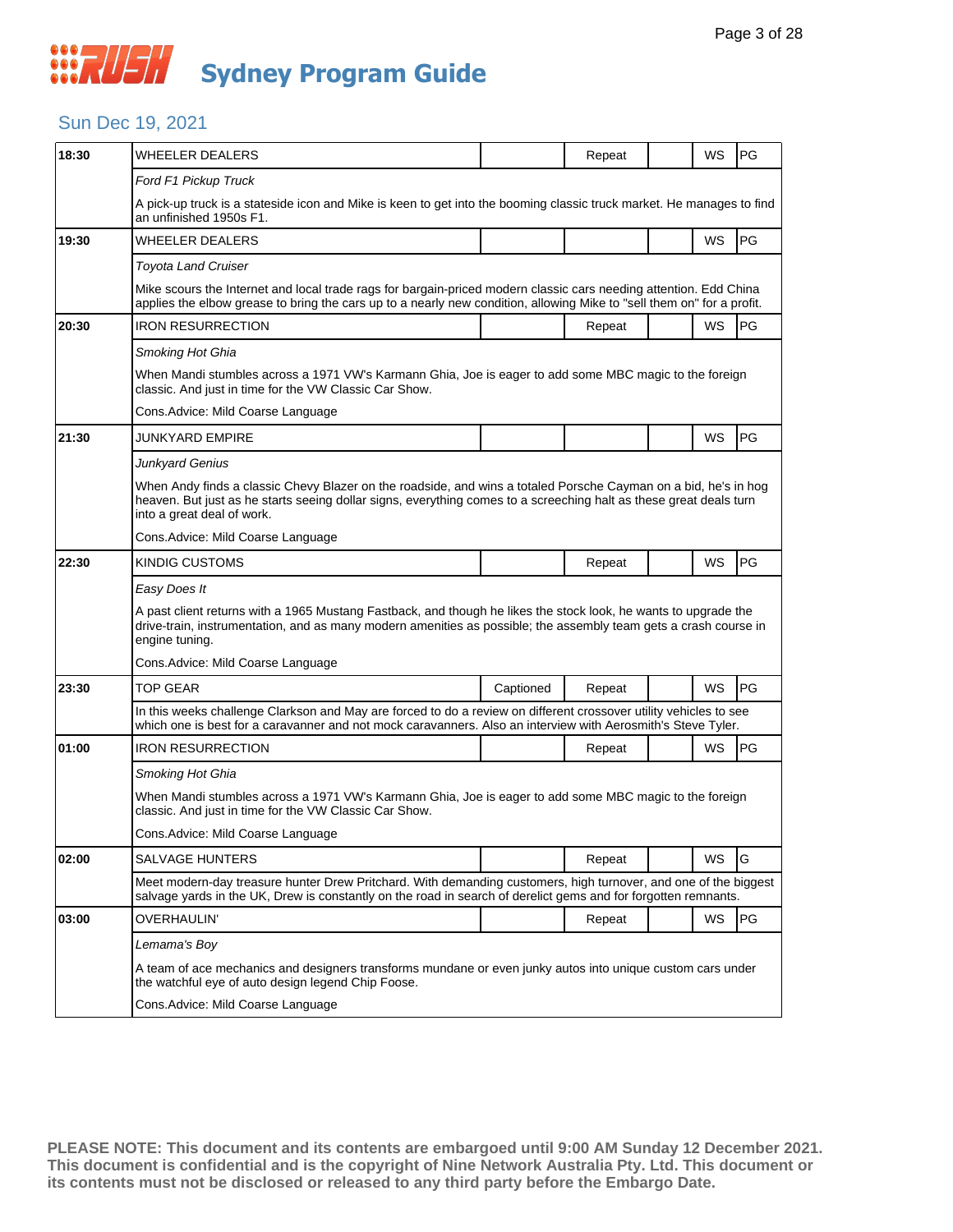## Sun Dec 19, 2021

| 04:00 | WHEELER DEALERS                                                                                                                                  |  | Repeat |  | WS.       | <b>IPG</b> |  |  |
|-------|--------------------------------------------------------------------------------------------------------------------------------------------------|--|--------|--|-----------|------------|--|--|
|       | Ford F1 Pickup Truck                                                                                                                             |  |        |  |           |            |  |  |
|       | A pick-up truck is a stateside icon and Mike is keen to get into the booming classic truck market. He manages to find<br>an unfinished 1950s F1. |  |        |  |           |            |  |  |
| 05:00 | <b>TANKED</b>                                                                                                                                    |  | Repeat |  | <b>WS</b> | <b>IPG</b> |  |  |
|       | <b>Smiling Is The Best Medicine</b>                                                                                                              |  |        |  |           |            |  |  |
|       | The team works its magic on a photo booth and constructs an underwater wonderland in a wing of an Ohio<br>children's hospital.                   |  |        |  |           |            |  |  |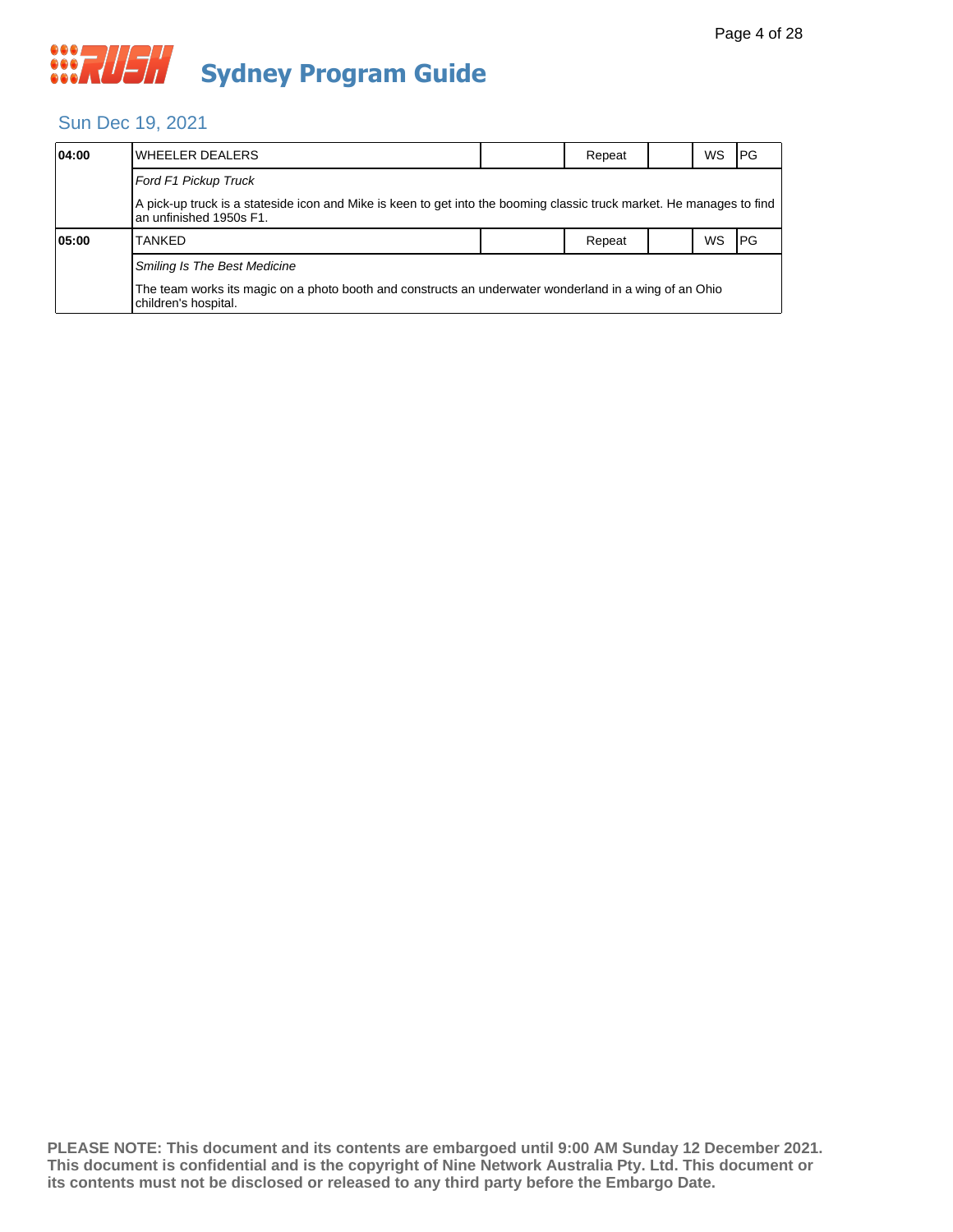#### Mon Dec 20, 2021

| 06:00 | SALVAGE HUNTERS                                                                                                                                                                                                                                                     |  | Repeat |  | WS        | G         |  |  |  |
|-------|---------------------------------------------------------------------------------------------------------------------------------------------------------------------------------------------------------------------------------------------------------------------|--|--------|--|-----------|-----------|--|--|--|
|       | Meet modern-day treasure hunter Drew Pritchard. With demanding customers, high turnover, and one of the biggest<br>salvage yards in the UK, Drew is constantly on the road in search of derelict gems and for forgotten remnants.                                   |  |        |  |           |           |  |  |  |
| 07:00 | OVERHAULIN'                                                                                                                                                                                                                                                         |  | Repeat |  | <b>WS</b> | PG        |  |  |  |
|       | Spaced Out                                                                                                                                                                                                                                                          |  |        |  |           |           |  |  |  |
|       | A team of ace mechanics and designers transforms mundane or even junky autos into unique custom cars under<br>the watchful eye of auto design legend Chip Foose.                                                                                                    |  |        |  |           |           |  |  |  |
|       | Cons.Advice: Mild Coarse Language                                                                                                                                                                                                                                   |  |        |  |           |           |  |  |  |
| 08:00 | WHEELER DEALERS                                                                                                                                                                                                                                                     |  | Repeat |  | WS        | <b>PG</b> |  |  |  |
|       | <b>MGA</b>                                                                                                                                                                                                                                                          |  |        |  |           |           |  |  |  |
|       | Everyone has heard of the big-selling MGB, but the car that came before it - the MGA - is the one Mike wants to<br>track down for the USA workshop.                                                                                                                 |  |        |  |           |           |  |  |  |
| 09:00 | TANKED                                                                                                                                                                                                                                                              |  | Repeat |  | WS        | PG        |  |  |  |
|       | Lifestyles Of The Fish & Famous                                                                                                                                                                                                                                     |  |        |  |           |           |  |  |  |
|       | Discover some of the amazing tanks Brett and Wayde have built for Hollywood stars, including the shark tank for<br>Tracy Morgan and a tank for KISS.                                                                                                                |  |        |  |           |           |  |  |  |
| 10:00 | <b>EXPEDITION UNKNOWN</b>                                                                                                                                                                                                                                           |  | Repeat |  | WS        | PG        |  |  |  |
|       | Siberia's Coldest Case Pt:2                                                                                                                                                                                                                                         |  |        |  |           |           |  |  |  |
|       | Josh Gates concludes his in-depth investigation of the Dyatlov Pass Incident. Taking on Dead Mountain's brutal<br>conditions, Josh and two investigators re-trace the last steps of the hikers. A big discovery could finally solve the<br>mystery.                 |  |        |  |           |           |  |  |  |
|       | Cons.Advice: References to Violence                                                                                                                                                                                                                                 |  |        |  |           |           |  |  |  |
| 11:00 | <b>SALVAGE HUNTERS</b>                                                                                                                                                                                                                                              |  | Repeat |  | WS        | G         |  |  |  |
|       | Meet modern-day treasure hunter Drew Pritchard. With demanding customers, high turnover, and one of the biggest<br>salvage yards in the UK, Drew is constantly on the road in search of derelict gems and for forgotten remnants.                                   |  |        |  |           |           |  |  |  |
| 12:00 | WHEELER DEALERS                                                                                                                                                                                                                                                     |  | Repeat |  | WS        | PG        |  |  |  |
|       | Toyota Land Cruiser                                                                                                                                                                                                                                                 |  |        |  |           |           |  |  |  |
|       | Mike scours the Internet and local trade rags for bargain-priced modern classic cars needing attention. Edd China<br>applies the elbow grease to bring the cars up to a nearly new condition, allowing Mike to "sell them on" for a profit.                         |  |        |  |           |           |  |  |  |
| 13:00 | JUNKYARD EMPIRE                                                                                                                                                                                                                                                     |  | Repeat |  | WS        | PG        |  |  |  |
|       | Junkyard Genius                                                                                                                                                                                                                                                     |  |        |  |           |           |  |  |  |
|       | When Andy finds a classic Chevy Blazer on the roadside, and wins a totaled Porsche Cayman on a bid, he's in hog<br>heaven. But just as he starts seeing dollar signs, everything comes to a screeching halt as these great deals turn<br>into a great deal of work. |  |        |  |           |           |  |  |  |
|       | Cons. Advice: Mild Coarse Language                                                                                                                                                                                                                                  |  |        |  |           |           |  |  |  |
| 14:00 | WHEELER DEALERS                                                                                                                                                                                                                                                     |  | Repeat |  | WS        | PG        |  |  |  |
|       | MGA                                                                                                                                                                                                                                                                 |  |        |  |           |           |  |  |  |
|       | Everyone has heard of the big-selling MGB, but the car that came before it - the MGA - is the one Mike wants to<br>track down for the USA workshop.                                                                                                                 |  |        |  |           |           |  |  |  |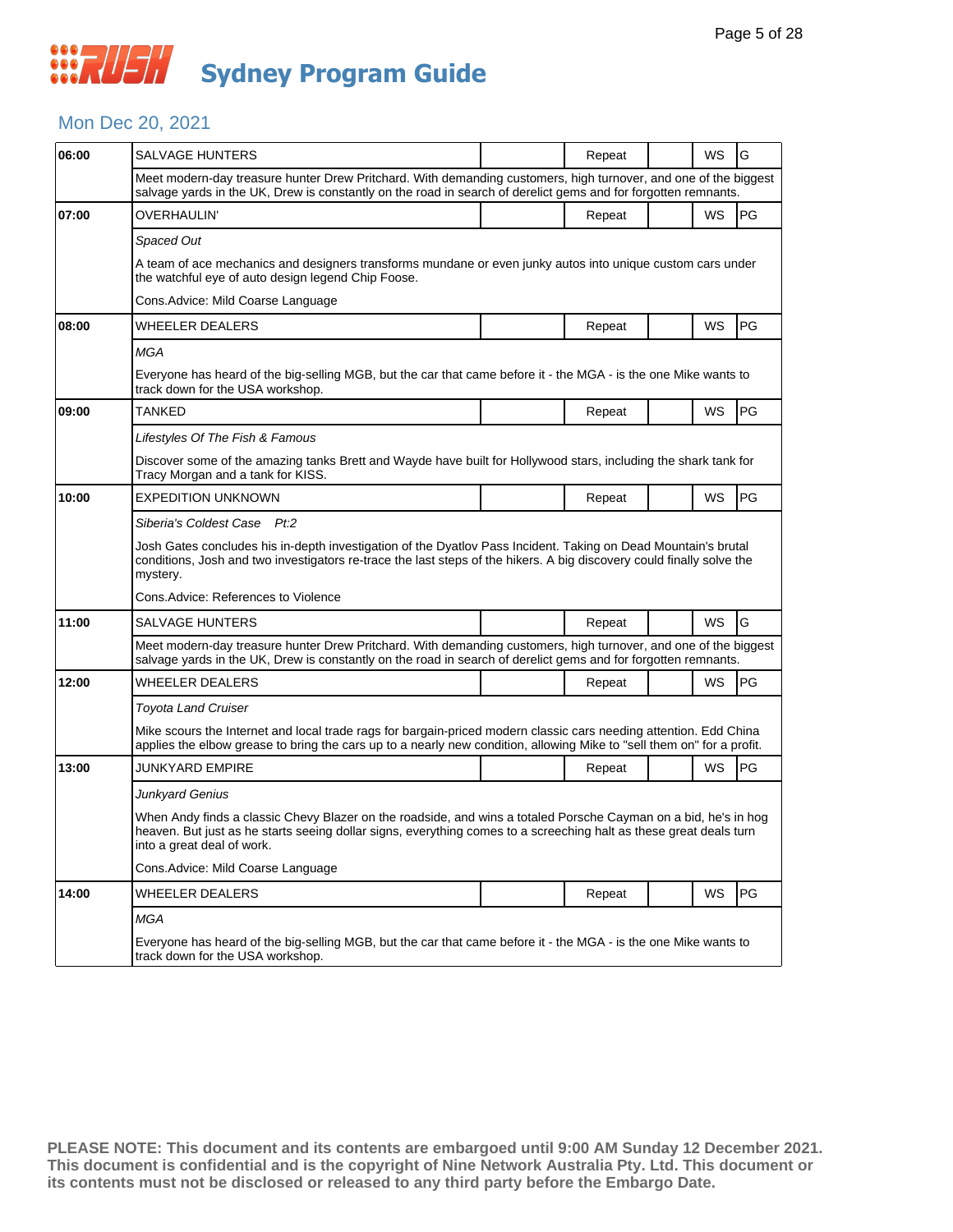#### Mon Dec 20, 2021

| 15:00 | <b>OVERHAULIN'</b>                                                                                                                                                                                                                |                                                                                                            | Repeat |  | <b>WS</b> | PG |  |  |  |  |
|-------|-----------------------------------------------------------------------------------------------------------------------------------------------------------------------------------------------------------------------------------|------------------------------------------------------------------------------------------------------------|--------|--|-----------|----|--|--|--|--|
|       | Spaced Out                                                                                                                                                                                                                        |                                                                                                            |        |  |           |    |  |  |  |  |
|       | the watchful eye of auto design legend Chip Foose.                                                                                                                                                                                | A team of ace mechanics and designers transforms mundane or even junky autos into unique custom cars under |        |  |           |    |  |  |  |  |
|       | Cons. Advice: Mild Coarse Language                                                                                                                                                                                                |                                                                                                            |        |  |           |    |  |  |  |  |
| 16:00 | <b>GARAGE SQUAD</b>                                                                                                                                                                                                               |                                                                                                            | Repeat |  | <b>WS</b> | PG |  |  |  |  |
|       | Monte Carlo                                                                                                                                                                                                                       |                                                                                                            |        |  |           |    |  |  |  |  |
|       | A 1985 Monte Carlo doubles down in a high-stakes rescue. Can the Garage Squad get this cult car back on the<br>road?                                                                                                              |                                                                                                            |        |  |           |    |  |  |  |  |
|       | Cons. Advice: Mild Coarse Language                                                                                                                                                                                                |                                                                                                            |        |  |           |    |  |  |  |  |
| 16:30 | <b>SALVAGE HUNTERS</b>                                                                                                                                                                                                            |                                                                                                            | Repeat |  | <b>WS</b> | G  |  |  |  |  |
|       | Meet modern-day treasure hunter Drew Pritchard. With demanding customers, high turnover, and one of the biggest<br>salvage yards in the UK, Drew is constantly on the road in search of derelict gems and for forgotten remnants. |                                                                                                            |        |  |           |    |  |  |  |  |
| 17:30 | <b>TANKED</b>                                                                                                                                                                                                                     |                                                                                                            | Repeat |  | <b>WS</b> | PG |  |  |  |  |
|       | Lifestyles Of The Fish & Famous                                                                                                                                                                                                   |                                                                                                            |        |  |           |    |  |  |  |  |
|       | Discover some of the amazing tanks Brett and Wayde have built for Hollywood stars, including the shark tank for<br>Tracy Morgan and a tank for KISS.                                                                              |                                                                                                            |        |  |           |    |  |  |  |  |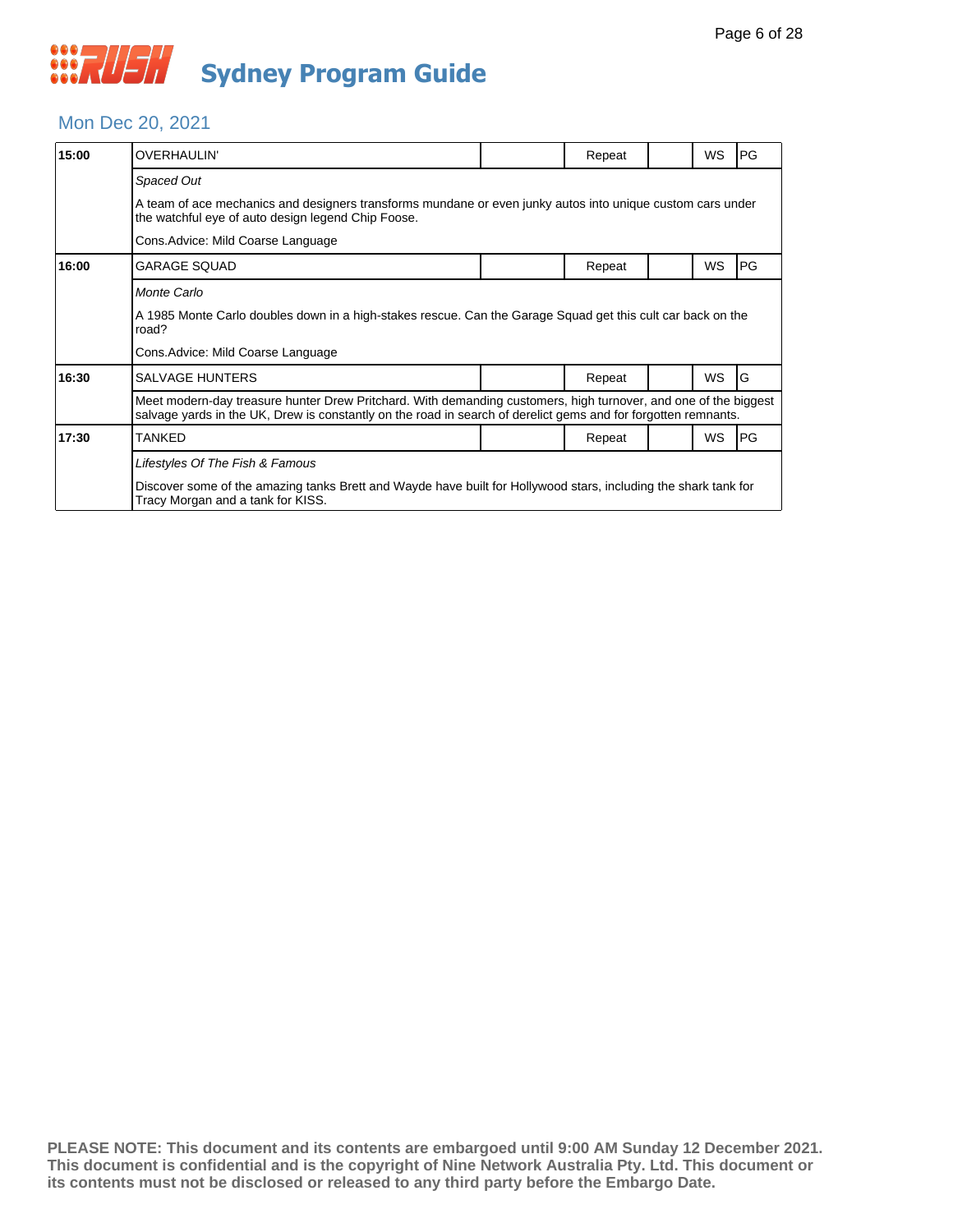#### Mon Dec 20, 2021

| 18:30 | <b>WHEELER DEALERS</b>                                                                                                                                                                                                                              |                                                                                                                 | Repeat |  | WS | PG |  |  |  |
|-------|-----------------------------------------------------------------------------------------------------------------------------------------------------------------------------------------------------------------------------------------------------|-----------------------------------------------------------------------------------------------------------------|--------|--|----|----|--|--|--|
|       | MGA                                                                                                                                                                                                                                                 |                                                                                                                 |        |  |    |    |  |  |  |
|       | track down for the USA workshop.                                                                                                                                                                                                                    | Everyone has heard of the big-selling MGB, but the car that came before it - the MGA - is the one Mike wants to |        |  |    |    |  |  |  |
| 19:30 | <b>ICE COLD GOLD</b>                                                                                                                                                                                                                                |                                                                                                                 |        |  | WS | M  |  |  |  |
|       | <b>Weird Science</b>                                                                                                                                                                                                                                |                                                                                                                 |        |  |    |    |  |  |  |
|       | In a last ditch effort to salvage Cloud Island, arctic expeditionist, Doug Stoup, leads the miners fearlessly across a<br>fractured ice sheet to collect samples. In Ilulissat, Eric's scientific methods are wearing thin on the Feldman brothers. |                                                                                                                 |        |  |    |    |  |  |  |
|       | Cons. Advice: Mild Coarse Language                                                                                                                                                                                                                  |                                                                                                                 |        |  |    |    |  |  |  |
| 20:30 | GOLD RUSH: DAVE TURIN'S LOST MINE<br><b>SPECIALS</b>                                                                                                                                                                                                |                                                                                                                 |        |  | WS | M  |  |  |  |
|       | Lost Miner Lockdown                                                                                                                                                                                                                                 |                                                                                                                 |        |  |    |    |  |  |  |
|       | As the world struggles to get back to business, Dave and his team of miners give an exclusive, self-shot glimpse<br>into their lives in isolation as they escalate the hunt for the ultimate symbol of security -- gold.                            |                                                                                                                 |        |  |    |    |  |  |  |
|       | Cons. Advice: Some Coarse Language                                                                                                                                                                                                                  |                                                                                                                 |        |  |    |    |  |  |  |
| 21:30 | BERING SEA GOLD                                                                                                                                                                                                                                     |                                                                                                                 | Repeat |  | WS | M  |  |  |  |
|       | Down and Out                                                                                                                                                                                                                                        |                                                                                                                 |        |  |    |    |  |  |  |
|       | A back injury hobbles Shawn; Kris puts the Kellys on gold, but the claim owner has second thoughts; George is in a<br>tight spot when getting gold means defying his brother.                                                                       |                                                                                                                 |        |  |    |    |  |  |  |
|       | Cons. Advice: Some Coarse Language, Some Violence                                                                                                                                                                                                   |                                                                                                                 |        |  |    |    |  |  |  |
| 22:30 | ALASKAN BUSH PEOPLE                                                                                                                                                                                                                                 |                                                                                                                 | Repeat |  | WS | M  |  |  |  |
|       | <b>Fowl Weather Friends</b>                                                                                                                                                                                                                         |                                                                                                                 |        |  |    |    |  |  |  |
|       | Birdi goes on a treacherous hunt to bring home meat for the family and save her chickens from slaughter. Later,<br>Noah constructs an automatic diaper machine and Gabe gets bush insight from Ami that he can pass along to<br>Raquell.            |                                                                                                                 |        |  |    |    |  |  |  |
|       | Cons.Advice: Mature Themes, Hunting Violence                                                                                                                                                                                                        |                                                                                                                 |        |  |    |    |  |  |  |
| 23:30 | <b>ICE COLD GOLD</b>                                                                                                                                                                                                                                |                                                                                                                 | Repeat |  | WS | M  |  |  |  |
|       | <b>Weird Science</b>                                                                                                                                                                                                                                |                                                                                                                 |        |  |    |    |  |  |  |
|       | In a last ditch effort to salvage Cloud Island, arctic expeditionist, Doug Stoup, leads the miners fearlessly across a<br>fractured ice sheet to collect samples. In Ilulissat, Eric's scientific methods are wearing thin on the Feldman brothers. |                                                                                                                 |        |  |    |    |  |  |  |
|       | Cons. Advice: Mild Coarse Language                                                                                                                                                                                                                  |                                                                                                                 |        |  |    |    |  |  |  |
| 00:30 | GOLD RUSH: DAVE TURIN'S LOST MINE<br><b>SPECIALS</b>                                                                                                                                                                                                |                                                                                                                 | Repeat |  | WS | M  |  |  |  |
|       | Lost Miner Lockdown                                                                                                                                                                                                                                 |                                                                                                                 |        |  |    |    |  |  |  |
|       | As the world struggles to get back to business, Dave and his team of miners give an exclusive, self-shot glimpse<br>into their lives in isolation as they escalate the hunt for the ultimate symbol of security -- gold.                            |                                                                                                                 |        |  |    |    |  |  |  |
|       | Cons. Advice: Some Coarse Language                                                                                                                                                                                                                  |                                                                                                                 |        |  |    |    |  |  |  |
| 01:30 | BERING SEA GOLD                                                                                                                                                                                                                                     |                                                                                                                 | Repeat |  | WS | M  |  |  |  |
|       | Down and Out                                                                                                                                                                                                                                        |                                                                                                                 |        |  |    |    |  |  |  |
|       | A back injury hobbles Shawn; Kris puts the Kellys on gold, but the claim owner has second thoughts; George is in a<br>tight spot when getting gold means defying his brother.                                                                       |                                                                                                                 |        |  |    |    |  |  |  |
|       | Cons. Advice: Some Coarse Language, Some Violence                                                                                                                                                                                                   |                                                                                                                 |        |  |    |    |  |  |  |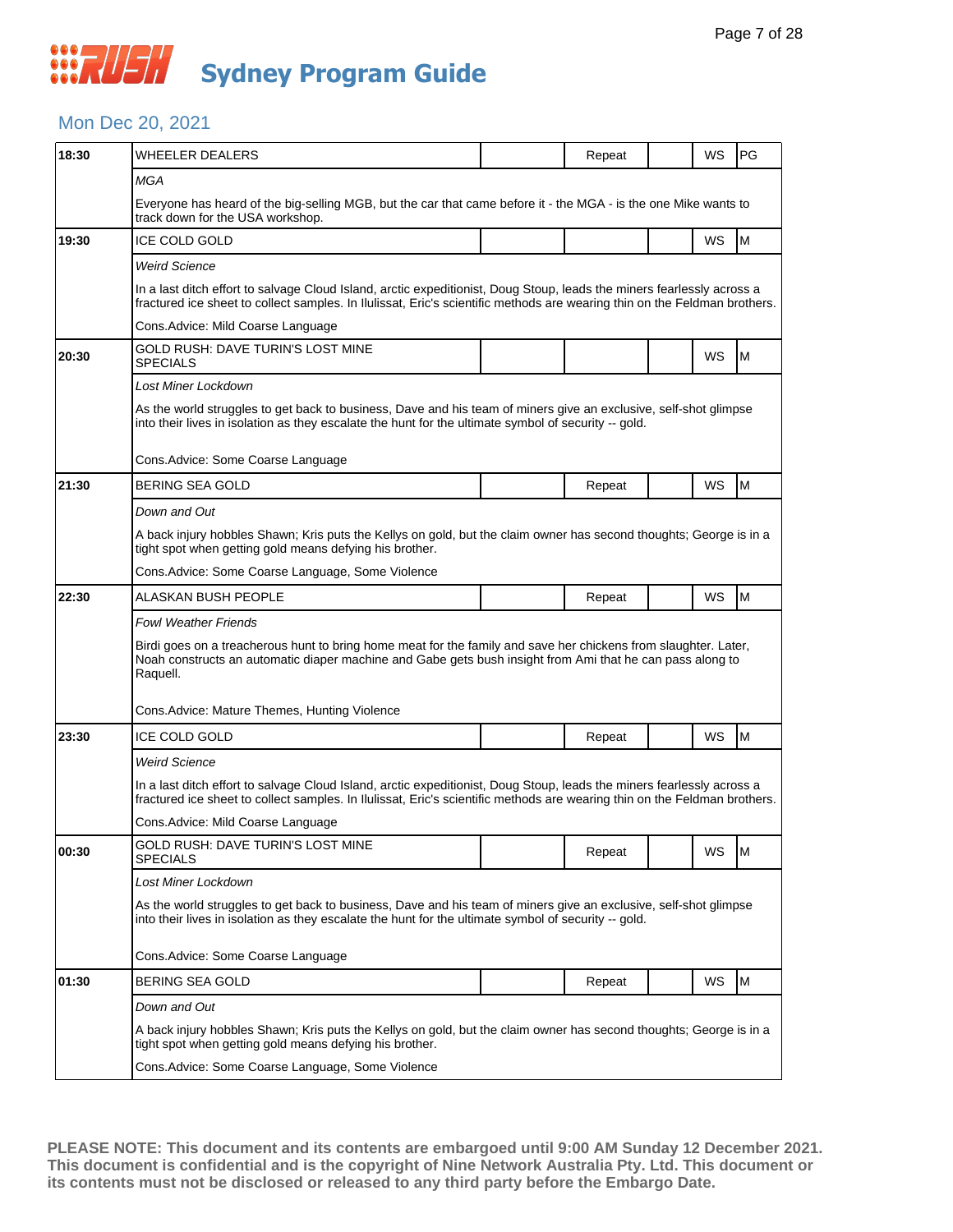#### Mon Dec 20, 2021

| 02:30 | <b>SALVAGE HUNTERS</b>                                                                                                                                                                                                            |  | Repeat |  | <b>WS</b> | G         |  |  |  |
|-------|-----------------------------------------------------------------------------------------------------------------------------------------------------------------------------------------------------------------------------------|--|--------|--|-----------|-----------|--|--|--|
|       | Meet modern-day treasure hunter Drew Pritchard. With demanding customers, high turnover, and one of the biggest<br>salvage yards in the UK, Drew is constantly on the road in search of derelict gems and for forgotten remnants. |  |        |  |           |           |  |  |  |
| 03:30 | TANKED                                                                                                                                                                                                                            |  | Repeat |  | <b>WS</b> | <b>PG</b> |  |  |  |
|       | Lifestyles Of The Fish & Famous                                                                                                                                                                                                   |  |        |  |           |           |  |  |  |
|       | Discover some of the amazing tanks Brett and Wayde have built for Hollywood stars, including the shark tank for<br>Tracy Morgan and a tank for KISS.                                                                              |  |        |  |           |           |  |  |  |
| 04:30 | GARAGE SOUAD                                                                                                                                                                                                                      |  | Repeat |  | <b>WS</b> | <b>PG</b> |  |  |  |
|       | Monte Carlo                                                                                                                                                                                                                       |  |        |  |           |           |  |  |  |
|       | A 1985 Monte Carlo doubles down in a high-stakes rescue. Can the Garage Squad get this cult car back on the<br>road?                                                                                                              |  |        |  |           |           |  |  |  |
|       | Cons. Advice: Mild Coarse Language                                                                                                                                                                                                |  |        |  |           |           |  |  |  |
| 05:00 | GOLD RUSH: DAVE TURIN'S LOST MINE<br><b>SPECIALS</b>                                                                                                                                                                              |  | Repeat |  | <b>WS</b> | IМ        |  |  |  |
|       | Lost Miner Lockdown                                                                                                                                                                                                               |  |        |  |           |           |  |  |  |
|       | As the world struggles to get back to business, Dave and his team of miners give an exclusive, self-shot glimpse<br>into their lives in isolation as they escalate the hunt for the ultimate symbol of security -- gold.          |  |        |  |           |           |  |  |  |
|       | Cons. Advice: Some Coarse Language                                                                                                                                                                                                |  |        |  |           |           |  |  |  |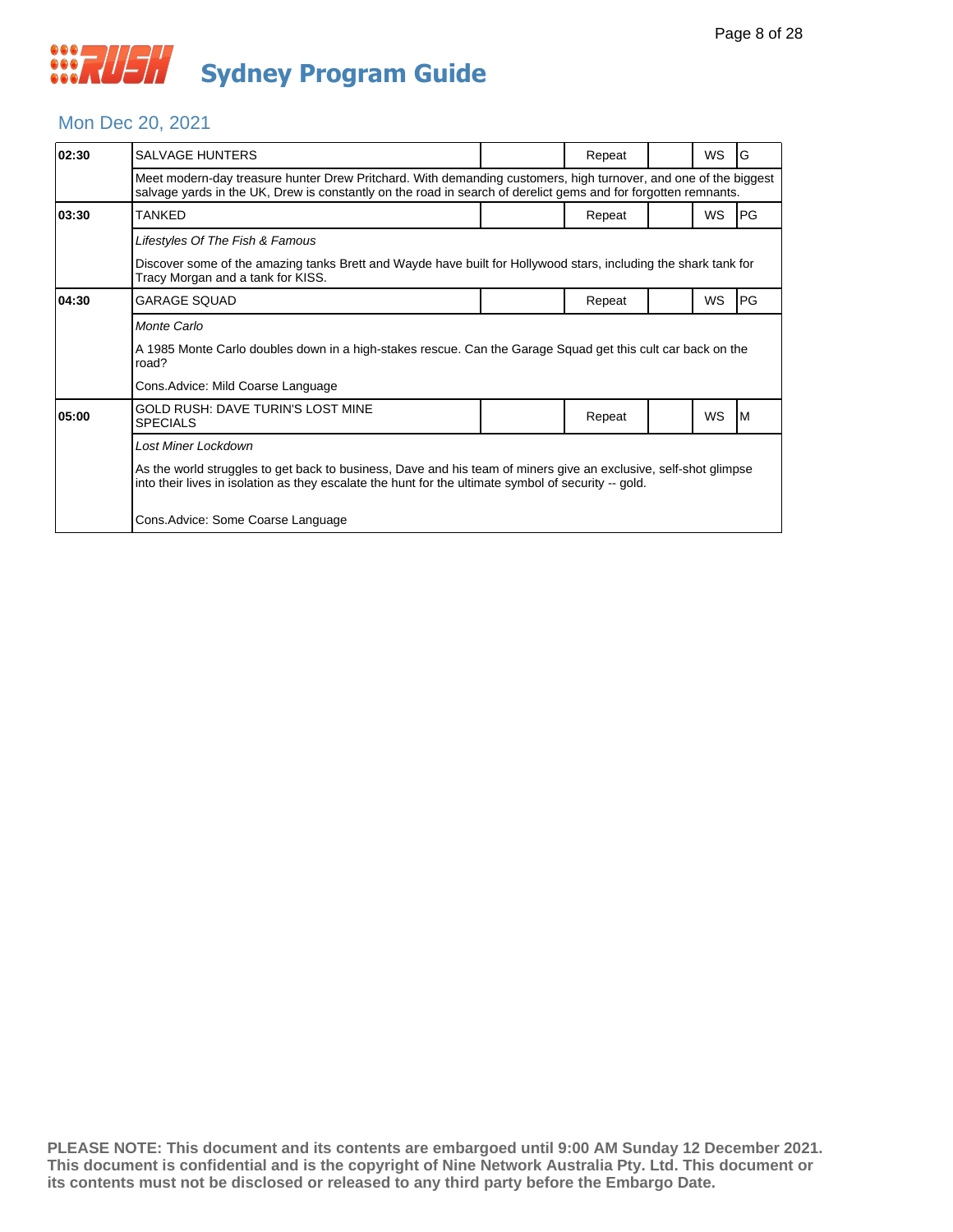### Tue Dec 21, 2021

| 06:00 | SALVAGE HUNTERS                                                                                                                                                                                                                                                    |                                                                                                                     | Repeat |  | WS | G  |  |  |
|-------|--------------------------------------------------------------------------------------------------------------------------------------------------------------------------------------------------------------------------------------------------------------------|---------------------------------------------------------------------------------------------------------------------|--------|--|----|----|--|--|
|       | Meet modern-day treasure hunter Drew Pritchard. With demanding customers, high turnover, and one of the biggest<br>salvage yards in the UK, Drew is constantly on the road in search of derelict gems and for forgotten remnants.                                  |                                                                                                                     |        |  |    |    |  |  |
| 07:00 | OVERHAULIN'                                                                                                                                                                                                                                                        |                                                                                                                     | Repeat |  | WS | PG |  |  |
|       | Junk In The Trunk                                                                                                                                                                                                                                                  |                                                                                                                     |        |  |    |    |  |  |
|       | A team of ace mechanics and designers transforms mundane or even junky autos into unique custom cars under<br>the watchful eye of auto design legend Chip Foose.                                                                                                   |                                                                                                                     |        |  |    |    |  |  |
|       | Cons.Advice: Mild Coarse Language                                                                                                                                                                                                                                  |                                                                                                                     |        |  |    |    |  |  |
| 08:00 | WHEELER DEALERS                                                                                                                                                                                                                                                    |                                                                                                                     | Repeat |  | WS | PG |  |  |
|       | <b>BMW 2002tii</b>                                                                                                                                                                                                                                                 |                                                                                                                     |        |  |    |    |  |  |
|       | Car legends Mike Brewer and Edd China are taking the biggest risk of their car careers. They're opening shop in the<br>extremely competitive West Coast of America.                                                                                                |                                                                                                                     |        |  |    |    |  |  |
| 09:00 | TANKED                                                                                                                                                                                                                                                             |                                                                                                                     | Repeat |  | WS | PG |  |  |
|       | Brace Yourself For Employee Of The Month                                                                                                                                                                                                                           |                                                                                                                     |        |  |    |    |  |  |
|       | Wayde and Brett create unique aquariums for a luxury apartment complex and a knee brace company; Wayde<br>hopes to energize his employees by holding a special contest.                                                                                            |                                                                                                                     |        |  |    |    |  |  |
| 10:00 | <b>ABALONE WARS</b>                                                                                                                                                                                                                                                |                                                                                                                     | Repeat |  | WS | PG |  |  |
|       | Take a look at the underwater escapades of valiant divers who risk their lives and plunge into the shark-dwelling<br>regions of the Southern Ocean, for precious abalone.                                                                                          |                                                                                                                     |        |  |    |    |  |  |
|       | Cons.Advice: Themes, Mild Coarse Language                                                                                                                                                                                                                          |                                                                                                                     |        |  |    |    |  |  |
| 11:00 | <b>SALVAGE HUNTERS</b>                                                                                                                                                                                                                                             |                                                                                                                     | Repeat |  | WS | G  |  |  |
|       | Meet modern-day treasure hunter Drew Pritchard. With demanding customers, high turnover, and one of the biggest<br>salvage yards in the UK, Drew is constantly on the road in search of derelict gems and for forgotten remnants.                                  |                                                                                                                     |        |  |    |    |  |  |
| 12:00 | TREASURE QUEST SNAKE ISLAND                                                                                                                                                                                                                                        |                                                                                                                     | Repeat |  | WS | PG |  |  |
|       | Big Risk, Bigger Reward                                                                                                                                                                                                                                            |                                                                                                                     |        |  |    |    |  |  |
|       | Venomous snakes, poison gas and sudden rock slides force the treasure hunters to put their lives on the line. In a<br>daring new expedition, the team take on the treacherous Bolivian Andes to track down the legendary \$2 billion dollar<br>Sacambaya treasure. |                                                                                                                     |        |  |    |    |  |  |
|       | Cons.Advice: Mild Coarse Language, Scary Scenes                                                                                                                                                                                                                    |                                                                                                                     |        |  |    |    |  |  |
| 13:00 | <b>IRON RESURRECTION</b>                                                                                                                                                                                                                                           |                                                                                                                     | Repeat |  | WS | PG |  |  |
|       | Smoking Hot Ghia                                                                                                                                                                                                                                                   |                                                                                                                     |        |  |    |    |  |  |
|       | When Mandi stumbles across a 1971 VW's Karmann Ghia, Joe is eager to add some MBC magic to the foreign<br>classic. And just in time for the VW Classic Car Show.                                                                                                   |                                                                                                                     |        |  |    |    |  |  |
|       | Cons.Advice: Mild Coarse Language                                                                                                                                                                                                                                  |                                                                                                                     |        |  |    |    |  |  |
| 14:00 | <b>WHEELER DEALERS</b>                                                                                                                                                                                                                                             |                                                                                                                     | Repeat |  | WS | PG |  |  |
|       | <b>BMW 2002tii</b>                                                                                                                                                                                                                                                 |                                                                                                                     |        |  |    |    |  |  |
|       | extremely competitive West Coast of America.                                                                                                                                                                                                                       | Car legends Mike Brewer and Edd China are taking the biggest risk of their car careers. They're opening shop in the |        |  |    |    |  |  |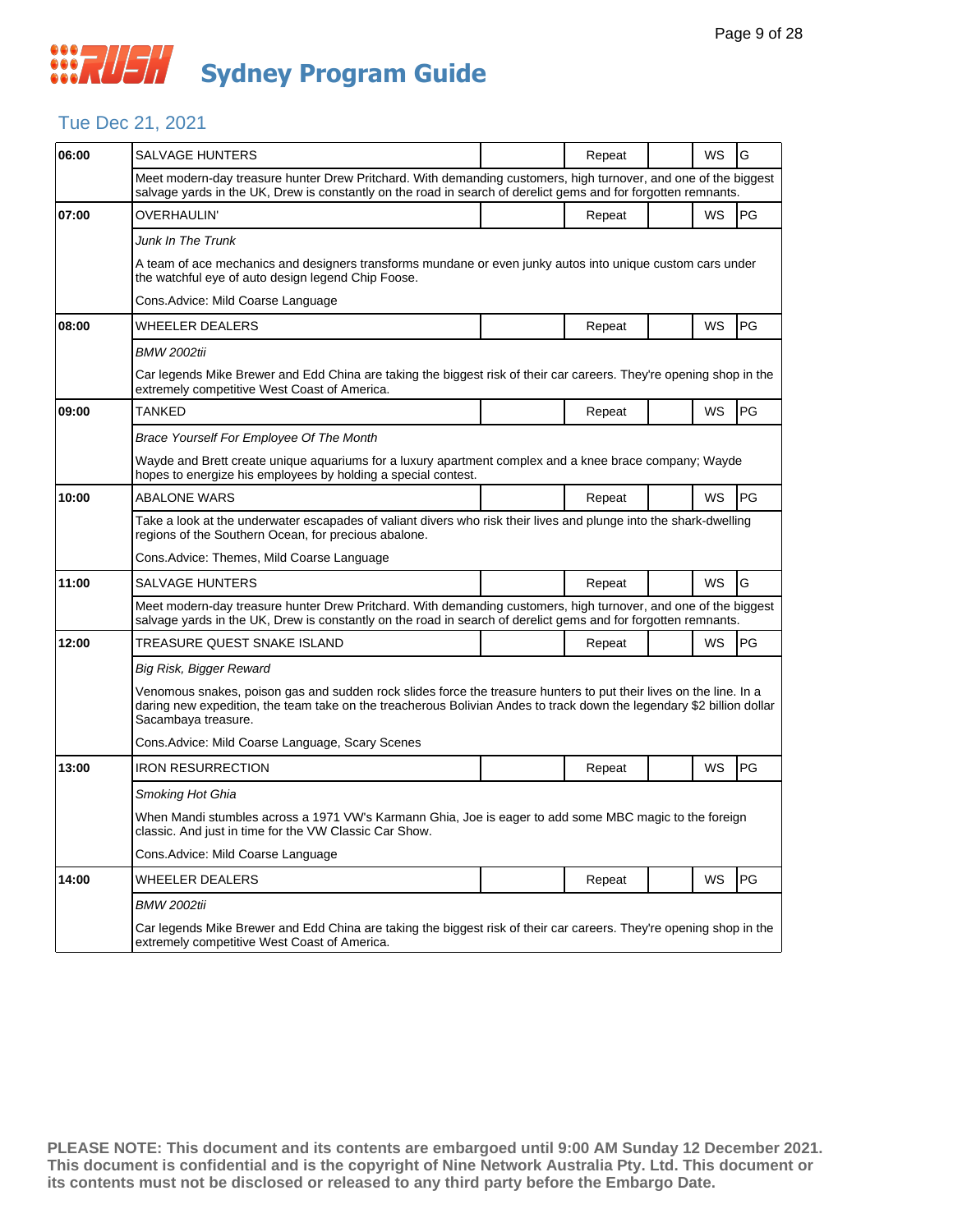### Tue Dec 21, 2021

| 15:00 | <b>OVERHAULIN'</b>                                                                                                                                                                                                                |  | Repeat |  | <b>WS</b> | PG |  |  |  |
|-------|-----------------------------------------------------------------------------------------------------------------------------------------------------------------------------------------------------------------------------------|--|--------|--|-----------|----|--|--|--|
|       | <b>Junk In The Trunk</b>                                                                                                                                                                                                          |  |        |  |           |    |  |  |  |
|       | A team of ace mechanics and designers transforms mundane or even junky autos into unique custom cars under<br>the watchful eye of auto design legend Chip Foose.                                                                  |  |        |  |           |    |  |  |  |
|       | Cons. Advice: Mild Coarse Language                                                                                                                                                                                                |  |        |  |           |    |  |  |  |
| 16:00 | <b>GARAGE SQUAD</b>                                                                                                                                                                                                               |  | Repeat |  | WS        | PG |  |  |  |
|       | One Tough Chevy                                                                                                                                                                                                                   |  |        |  |           |    |  |  |  |
|       | A 1974 Chevy 4x4 still has some fight left in her. Can the Garage Squad help the owner turn this tough beauty into a<br>treasure?                                                                                                 |  |        |  |           |    |  |  |  |
|       | Cons. Advice: Mild Coarse Language                                                                                                                                                                                                |  |        |  |           |    |  |  |  |
| 16:30 | <b>SALVAGE HUNTERS</b>                                                                                                                                                                                                            |  | Repeat |  | WS        | G  |  |  |  |
|       | Meet modern-day treasure hunter Drew Pritchard. With demanding customers, high turnover, and one of the biggest<br>salvage yards in the UK, Drew is constantly on the road in search of derelict gems and for forgotten remnants. |  |        |  |           |    |  |  |  |
| 17:30 | <b>TANKED</b>                                                                                                                                                                                                                     |  | Repeat |  | <b>WS</b> | PG |  |  |  |
|       | Brace Yourself For Employee Of The Month                                                                                                                                                                                          |  |        |  |           |    |  |  |  |
|       | Wayde and Brett create unique aquariums for a luxury apartment complex and a knee brace company; Wayde<br>hopes to energize his employees by holding a special contest.                                                           |  |        |  |           |    |  |  |  |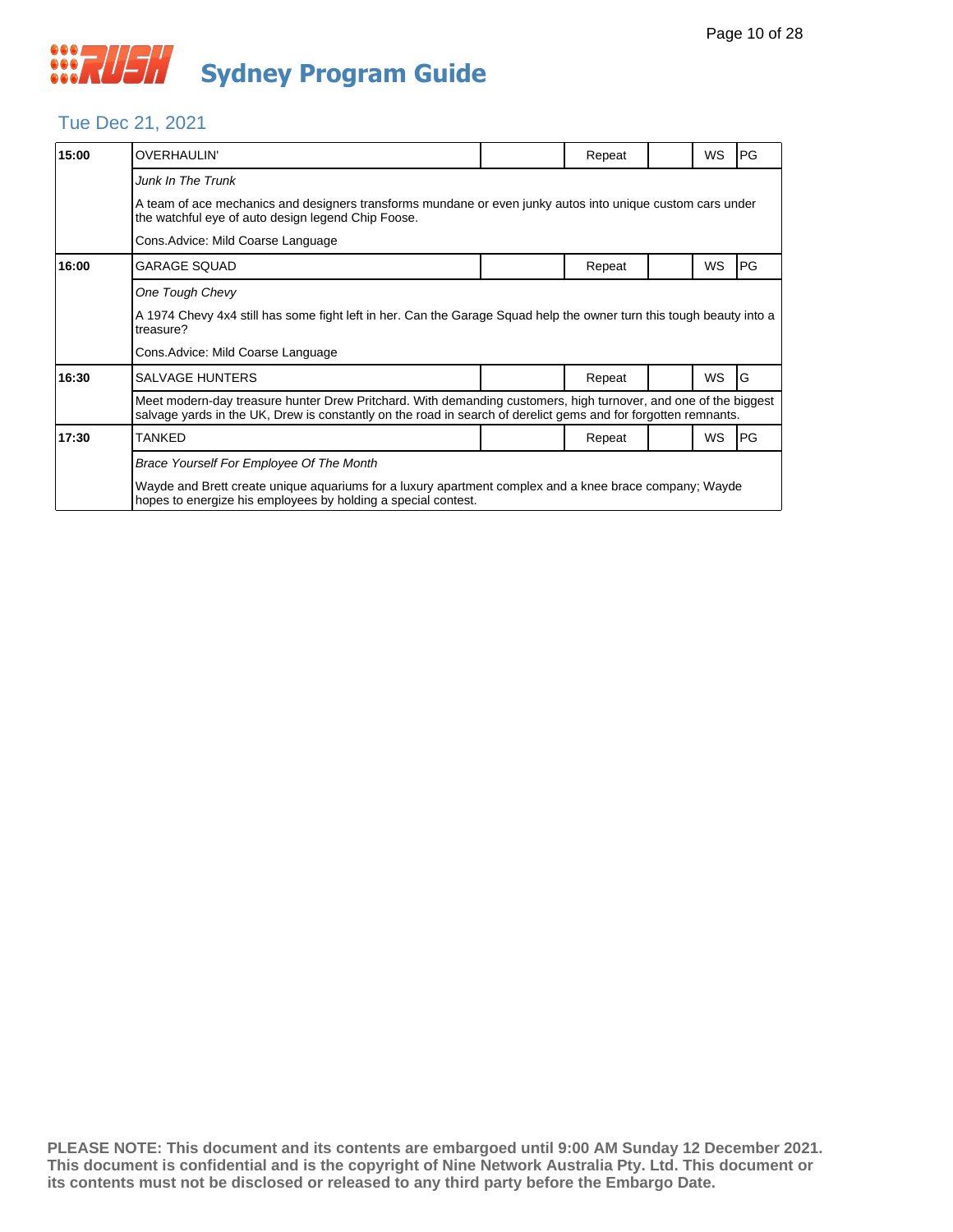#### Tue Dec 21, 2021

| 18:30 | <b>WHEELER DEALERS</b>                                                                                                                                                                                                                                      |  | Repeat |  | WS | PG |  |  |  |
|-------|-------------------------------------------------------------------------------------------------------------------------------------------------------------------------------------------------------------------------------------------------------------|--|--------|--|----|----|--|--|--|
|       | <b>BMW 2002tii</b>                                                                                                                                                                                                                                          |  |        |  |    |    |  |  |  |
|       | Car legends Mike Brewer and Edd China are taking the biggest risk of their car careers. They're opening shop in the<br>extremely competitive West Coast of America.                                                                                         |  |        |  |    |    |  |  |  |
| 19:30 | <b>BUSHCRAFT BUILD-OFF</b>                                                                                                                                                                                                                                  |  |        |  | WS | PG |  |  |  |
|       | Double or Nothing                                                                                                                                                                                                                                           |  |        |  |    |    |  |  |  |
|       | In a special mega episode, top bushcraft masters go head to head building both a bridge over a river, and a<br>waterproof shelter using nothing but 3 hand tools and the materials they find in Utah's spruce forest, when a sudden<br>snowfall interrupts. |  |        |  |    |    |  |  |  |
| 20:30 | <b>MAROONED WITH ED STAFFORD</b>                                                                                                                                                                                                                            |  |        |  | WS | M  |  |  |  |
|       | Phillipines                                                                                                                                                                                                                                                 |  |        |  |    |    |  |  |  |
|       | The survivalist puts his skills to the test on a secluded, litter-covered beach on Coron Island in the Philippines, and<br>struggles with ghosts from the past while seriously ill.                                                                         |  |        |  |    |    |  |  |  |
|       | Cons. Advice: Themes, Hunting Violence                                                                                                                                                                                                                      |  |        |  |    |    |  |  |  |
| 21:30 | NAKED AND AFRAID                                                                                                                                                                                                                                            |  |        |  | WS | M  |  |  |  |
|       | Trying to Deal with the Devil                                                                                                                                                                                                                               |  |        |  |    |    |  |  |  |
|       | Deep in Mexico's Baja desert lies the scorching wasteland of the Devil's Canyon. A Canadian mountain man teams<br>up with an experienced homesteader to take on the canyon's triple-digit heat, scarce water, and venomous<br>predators.                    |  |        |  |    |    |  |  |  |
|       | Cons. Advice: Themes, Nudity                                                                                                                                                                                                                                |  |        |  |    |    |  |  |  |
| 22:30 | <b>DUAL SURVIVAL</b>                                                                                                                                                                                                                                        |  |        |  | WS | M  |  |  |  |
|       | Out Of Africa                                                                                                                                                                                                                                               |  |        |  |    |    |  |  |  |
|       | Cody and Dave take on a survival scenario in South Africa's backcountry where dehydration kills in hours and<br>hungry super-predators kill even faster. Armed with nothing but a machete, they show how to escape the bush<br>without getting eaten alive. |  |        |  |    |    |  |  |  |
|       | Cons. Advice: Hunting Violence                                                                                                                                                                                                                              |  |        |  |    |    |  |  |  |
| 23:30 | <b>BUSHCRAFT BUILD-OFF</b>                                                                                                                                                                                                                                  |  | Repeat |  | WS | PG |  |  |  |
|       | Double or Nothing                                                                                                                                                                                                                                           |  |        |  |    |    |  |  |  |
|       | In a special mega episode, top bushcraft masters go head to head building both a bridge over a river, and a<br>waterproof shelter using nothing but 3 hand tools and the materials they find in Utah's spruce forest, when a sudden<br>snowfall interrupts. |  |        |  |    |    |  |  |  |
| 00:30 | <b>MAROONED WITH ED STAFFORD</b>                                                                                                                                                                                                                            |  | Repeat |  | WS | M  |  |  |  |
|       | Phillipines                                                                                                                                                                                                                                                 |  |        |  |    |    |  |  |  |
|       | The survivalist puts his skills to the test on a secluded, litter-covered beach on Coron Island in the Philippines, and<br>struggles with ghosts from the past while seriously ill.                                                                         |  |        |  |    |    |  |  |  |
|       | Cons. Advice: Themes, Hunting Violence                                                                                                                                                                                                                      |  |        |  |    |    |  |  |  |
| 01:30 | NAKED AND AFRAID                                                                                                                                                                                                                                            |  | Repeat |  | WS | M  |  |  |  |
|       | Trying to Deal with the Devil                                                                                                                                                                                                                               |  |        |  |    |    |  |  |  |
|       | Deep in Mexico's Baja desert lies the scorching wasteland of the Devil's Canyon. A Canadian mountain man teams<br>up with an experienced homesteader to take on the canyon's triple-digit heat, scarce water, and venomous<br>predators.                    |  |        |  |    |    |  |  |  |
|       | Cons.Advice: Themes, Nudity                                                                                                                                                                                                                                 |  |        |  |    |    |  |  |  |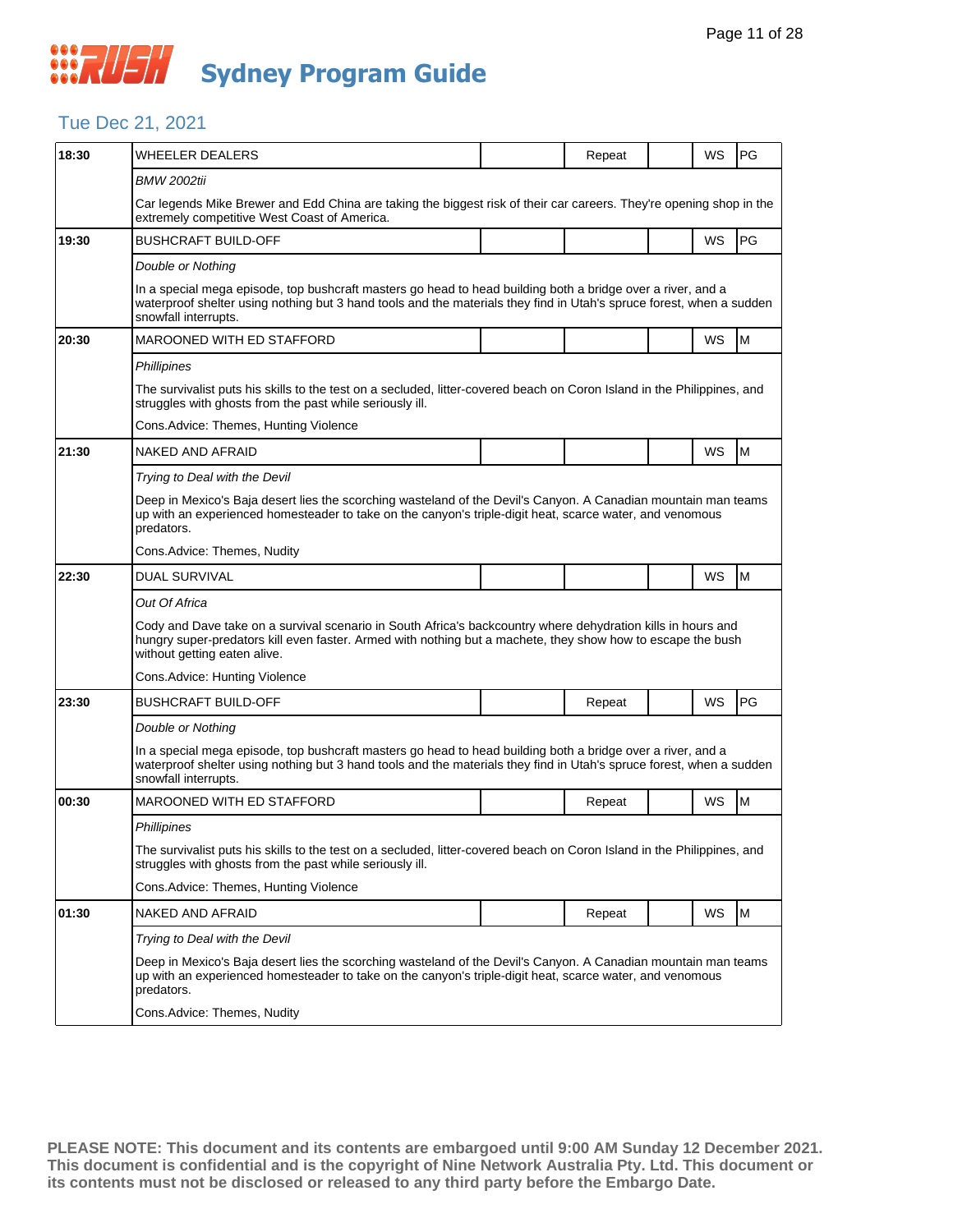#### Tue Dec 21, 2021

| 02:30 | <b>DUAL SURVIVAL</b>                                                                                                                                                                                                                                        |  | Repeat |  | WS | M         |  |  |  |
|-------|-------------------------------------------------------------------------------------------------------------------------------------------------------------------------------------------------------------------------------------------------------------|--|--------|--|----|-----------|--|--|--|
|       | Out Of Africa                                                                                                                                                                                                                                               |  |        |  |    |           |  |  |  |
|       | Cody and Dave take on a survival scenario in South Africa's backcountry where dehydration kills in hours and<br>hungry super-predators kill even faster. Armed with nothing but a machete, they show how to escape the bush<br>without getting eaten alive. |  |        |  |    |           |  |  |  |
|       | Cons.Advice: Hunting Violence                                                                                                                                                                                                                               |  |        |  |    |           |  |  |  |
| 03:30 | <b>BUSHCRAFT BUILD-OFF</b>                                                                                                                                                                                                                                  |  | Repeat |  | WS | PG        |  |  |  |
|       | Double or Nothing                                                                                                                                                                                                                                           |  |        |  |    |           |  |  |  |
|       | In a special mega episode, top bushcraft masters go head to head building both a bridge over a river, and a<br>waterproof shelter using nothing but 3 hand tools and the materials they find in Utah's spruce forest, when a sudden<br>snowfall interrupts. |  |        |  |    |           |  |  |  |
| 04:30 | GARAGE SQUAD                                                                                                                                                                                                                                                |  | Repeat |  | WS | PG        |  |  |  |
|       | One Tough Chevy                                                                                                                                                                                                                                             |  |        |  |    |           |  |  |  |
|       | A 1974 Chevy 4x4 still has some fight left in her. Can the Garage Squad help the owner turn this tough beauty into a<br>treasure?                                                                                                                           |  |        |  |    |           |  |  |  |
|       | Cons.Advice: Mild Coarse Language                                                                                                                                                                                                                           |  |        |  |    |           |  |  |  |
| 05:00 | TANKED                                                                                                                                                                                                                                                      |  | Repeat |  | WS | <b>PG</b> |  |  |  |
|       | Brace Yourself For Employee Of The Month                                                                                                                                                                                                                    |  |        |  |    |           |  |  |  |
|       | Wayde and Brett create unique aquariums for a luxury apartment complex and a knee brace company; Wayde<br>hopes to energize his employees by holding a special contest.                                                                                     |  |        |  |    |           |  |  |  |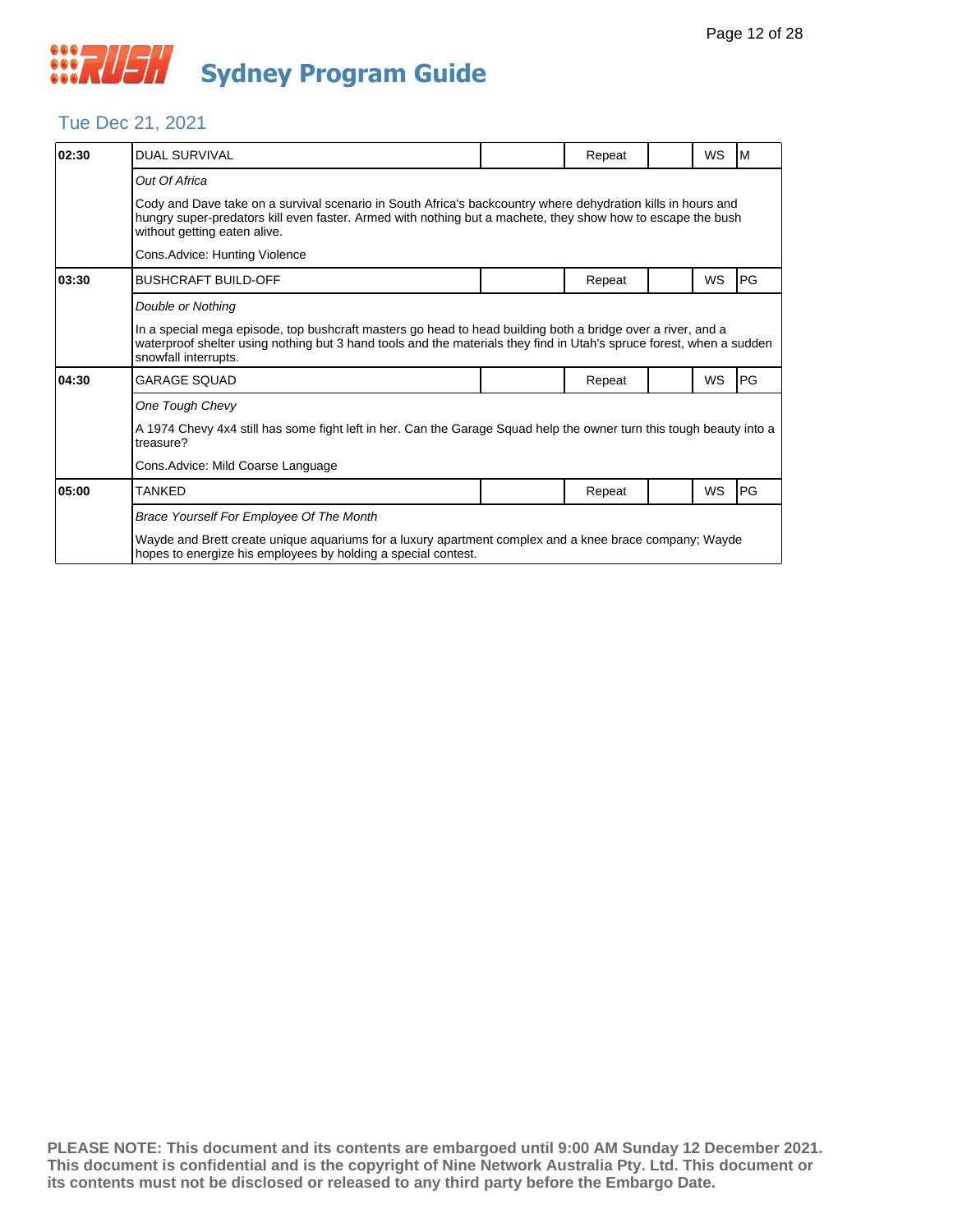### Wed Dec 22, 2021

| 06:00 | SALVAGE HUNTERS                                                                                                                                                                                                                                                     |  | Repeat |  | WS | G         |  |  |  |
|-------|---------------------------------------------------------------------------------------------------------------------------------------------------------------------------------------------------------------------------------------------------------------------|--|--------|--|----|-----------|--|--|--|
|       | Meet modern-day treasure hunter Drew Pritchard. With demanding customers, high turnover, and one of the biggest<br>salvage yards in the UK, Drew is constantly on the road in search of derelict gems and for forgotten remnants.                                   |  |        |  |    |           |  |  |  |
| 07:00 | OVERHAULIN'                                                                                                                                                                                                                                                         |  | Repeat |  | WS | PG        |  |  |  |
|       | Chip & Chris Flipped                                                                                                                                                                                                                                                |  |        |  |    |           |  |  |  |
|       | A team of ace mechanics and designers transforms mundane or even junky autos into unique custom cars under<br>the watchful eye of auto design legend Chip Foose.                                                                                                    |  |        |  |    |           |  |  |  |
|       | Cons.Advice: Mild Coarse Language                                                                                                                                                                                                                                   |  |        |  |    |           |  |  |  |
| 08:00 | WHEELER DEALERS                                                                                                                                                                                                                                                     |  | Repeat |  | WS | <b>PG</b> |  |  |  |
|       | AMC Pacer                                                                                                                                                                                                                                                           |  |        |  |    |           |  |  |  |
|       | Mike enlists Edd's help to make this '70s hatchback cool again. But with a limited budget and some wacky ideas, are<br>they en route for a profit?                                                                                                                  |  |        |  |    |           |  |  |  |
| 09:00 | TANKED                                                                                                                                                                                                                                                              |  | Repeat |  | WS | PG        |  |  |  |
|       | <b>Tricks And Trees</b>                                                                                                                                                                                                                                             |  |        |  |    |           |  |  |  |
|       | Wayde and Brett are challenged by a Southern California resort to build a tank inside the trunk of an oak tree; a<br>Halloween store wants a coffin aquarium.                                                                                                       |  |        |  |    |           |  |  |  |
| 10:00 | IRON RESURRECTION                                                                                                                                                                                                                                                   |  | Repeat |  | WS | PG        |  |  |  |
|       | Smoking Hot Ghia                                                                                                                                                                                                                                                    |  |        |  |    |           |  |  |  |
|       | When Mandi stumbles across a 1971 VW's Karmann Ghia, Joe is eager to add some MBC magic to the foreign<br>classic. And just in time for the VW Classic Car Show.                                                                                                    |  |        |  |    |           |  |  |  |
|       | Cons.Advice: Mild Coarse Language                                                                                                                                                                                                                                   |  |        |  |    |           |  |  |  |
| 11:00 | SALVAGE HUNTERS                                                                                                                                                                                                                                                     |  | Repeat |  | WS | G         |  |  |  |
|       | Meet modern-day treasure hunter Drew Pritchard. With demanding customers, high turnover, and one of the biggest<br>salvage yards in the UK, Drew is constantly on the road in search of derelict gems and for forgotten remnants.                                   |  |        |  |    |           |  |  |  |
| 12:00 | JUNKYARD EMPIRE                                                                                                                                                                                                                                                     |  | Repeat |  | WS | PG        |  |  |  |
|       | Junkyard Genius                                                                                                                                                                                                                                                     |  |        |  |    |           |  |  |  |
|       | When Andy finds a classic Chevy Blazer on the roadside, and wins a totaled Porsche Cayman on a bid, he's in hog<br>heaven. But just as he starts seeing dollar signs, everything comes to a screeching halt as these great deals turn<br>into a great deal of work. |  |        |  |    |           |  |  |  |
|       | Cons.Advice: Mild Coarse Language                                                                                                                                                                                                                                   |  |        |  |    |           |  |  |  |
| 13:00 | <b>BUSHCRAFT BUILD-OFF</b>                                                                                                                                                                                                                                          |  | Repeat |  | WS | PG        |  |  |  |
|       | Double or Nothing                                                                                                                                                                                                                                                   |  |        |  |    |           |  |  |  |
|       | In a special mega episode, top bushcraft masters go head to head building both a bridge over a river, and a<br>waterproof shelter using nothing but 3 hand tools and the materials they find in Utah's spruce forest, when a sudden<br>snowfall interrupts.         |  |        |  |    |           |  |  |  |
| 14:00 | WHEELER DEALERS                                                                                                                                                                                                                                                     |  | Repeat |  | WS | PG        |  |  |  |
|       | AMC Pacer<br>Mike enlists Edd's help to make this '70s hatchback cool again. But with a limited budget and some wacky ideas, are<br>they en route for a profit?                                                                                                     |  |        |  |    |           |  |  |  |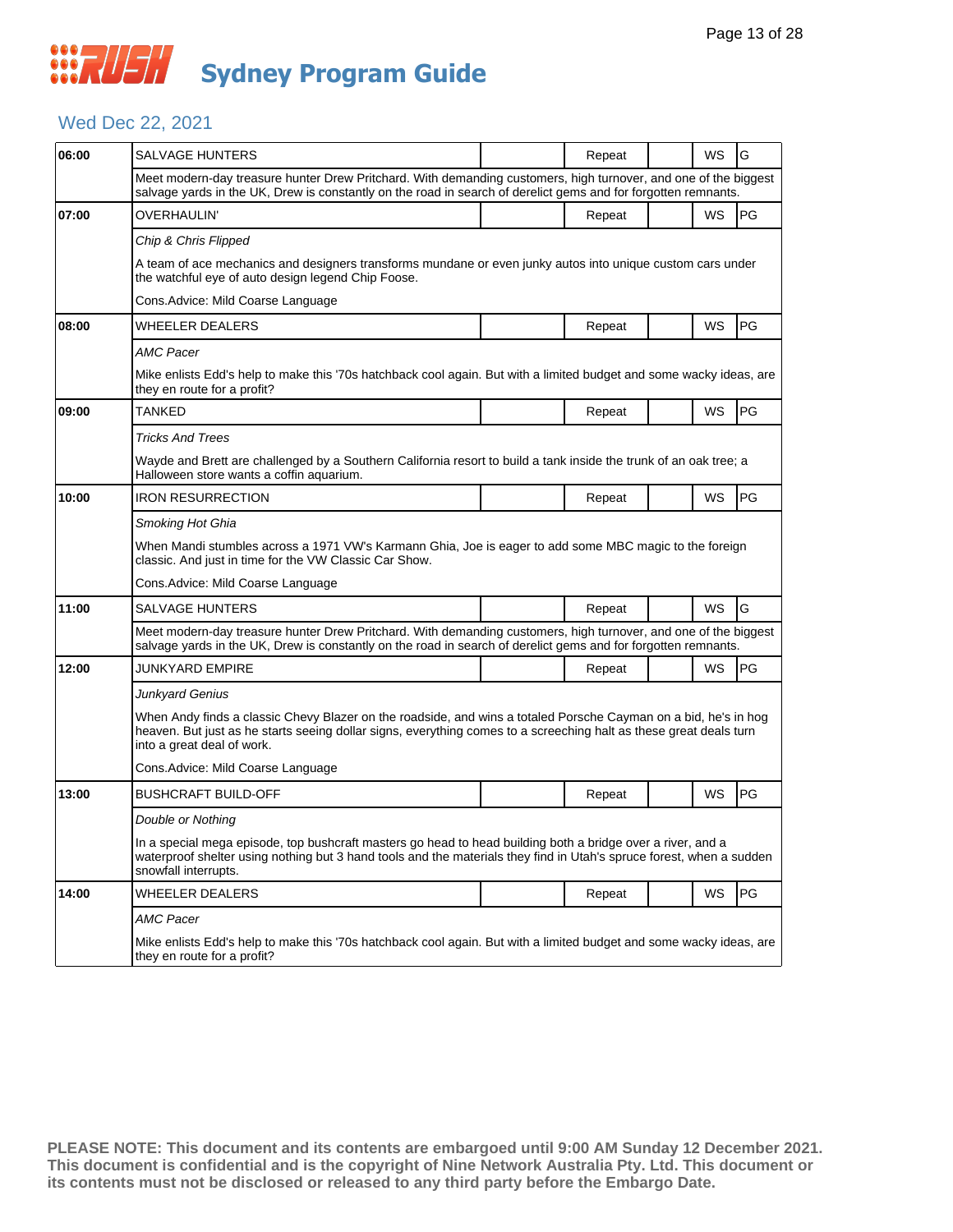#### Wed Dec 22, 2021

| 15:00 | <b>OVERHAULIN'</b>                                                                                                                                                                                                                |  | Repeat |  | WS        | <b>PG</b>  |  |  |  |
|-------|-----------------------------------------------------------------------------------------------------------------------------------------------------------------------------------------------------------------------------------|--|--------|--|-----------|------------|--|--|--|
|       | Chip & Chris Flipped                                                                                                                                                                                                              |  |        |  |           |            |  |  |  |
|       | A team of ace mechanics and designers transforms mundane or even junky autos into unique custom cars under<br>the watchful eye of auto design legend Chip Foose.                                                                  |  |        |  |           |            |  |  |  |
|       | Cons. Advice: Mild Coarse Language                                                                                                                                                                                                |  |        |  |           |            |  |  |  |
| 16:00 | <b>GARAGE SQUAD</b>                                                                                                                                                                                                               |  | Repeat |  | WS        | PG         |  |  |  |
|       | <b>Hot Rod Ford</b>                                                                                                                                                                                                               |  |        |  |           |            |  |  |  |
|       | A 1934 Ford receives a drag-race makeover.                                                                                                                                                                                        |  |        |  |           |            |  |  |  |
|       | Cons. Advice: Mild Coarse Language                                                                                                                                                                                                |  |        |  |           |            |  |  |  |
| 16:30 | <b>SALVAGE HUNTERS</b>                                                                                                                                                                                                            |  | Repeat |  | <b>WS</b> | G          |  |  |  |
|       | Meet modern-day treasure hunter Drew Pritchard. With demanding customers, high turnover, and one of the biggest<br>salvage yards in the UK, Drew is constantly on the road in search of derelict gems and for forgotten remnants. |  |        |  |           |            |  |  |  |
| 17:30 | <b>TANKED</b>                                                                                                                                                                                                                     |  | Repeat |  | WS        | <b>IPG</b> |  |  |  |
|       | <b>Tricks And Trees</b>                                                                                                                                                                                                           |  |        |  |           |            |  |  |  |
|       | Wayde and Brett are challenged by a Southern California resort to build a tank inside the trunk of an oak tree; a<br>Halloween store wants a coffin aquarium.                                                                     |  |        |  |           |            |  |  |  |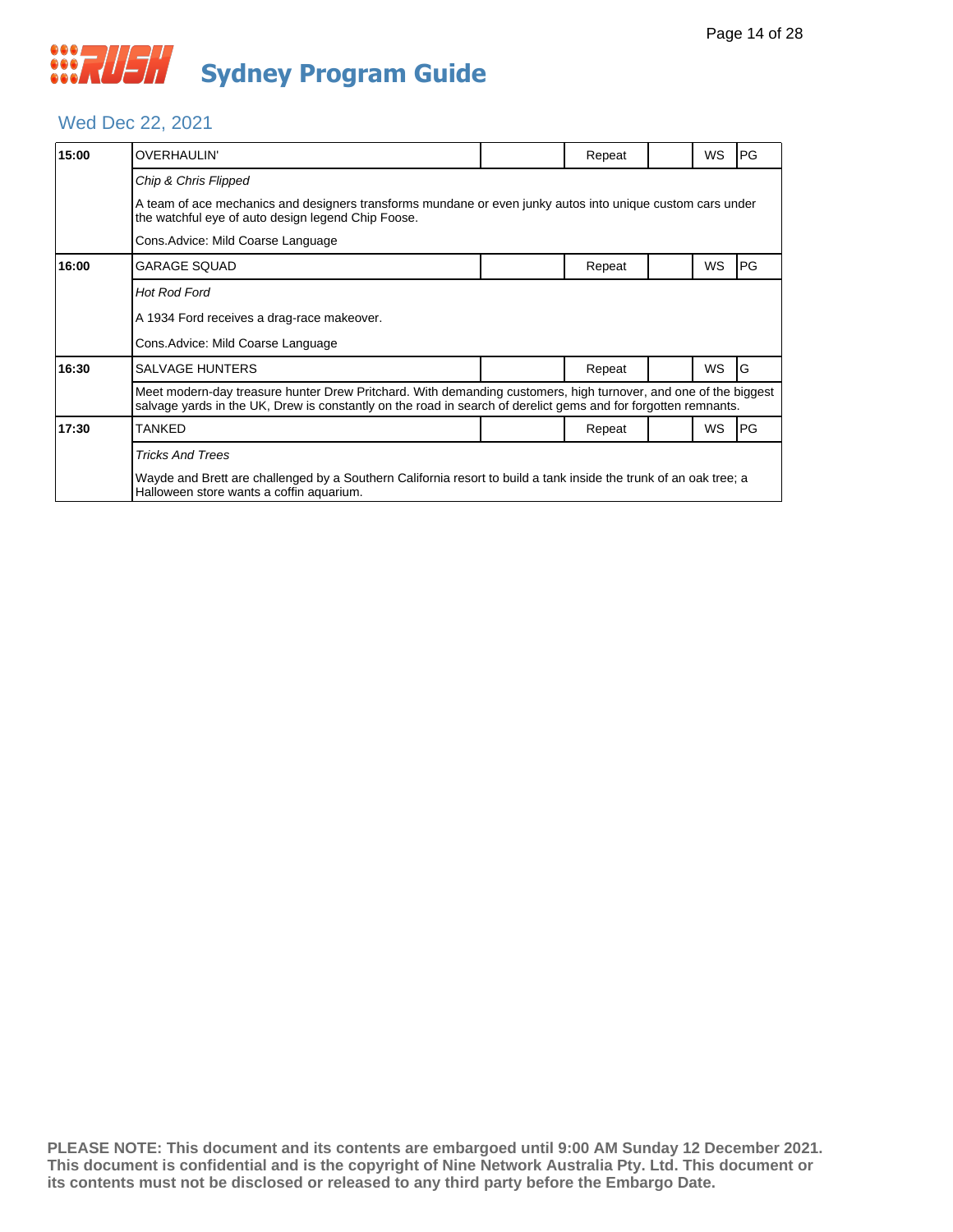#### Wed Dec 22, 2021

| 18:30 | <b>WHEELER DEALERS</b>                                                                                                                                                                                                            |           | Repeat |  | WS        | PG |  |  |  |
|-------|-----------------------------------------------------------------------------------------------------------------------------------------------------------------------------------------------------------------------------------|-----------|--------|--|-----------|----|--|--|--|
|       | AMC Pacer                                                                                                                                                                                                                         |           |        |  |           |    |  |  |  |
|       | Mike enlists Edd's help to make this '70s hatchback cool again. But with a limited budget and some wacky ideas, are<br>they en route for a profit?                                                                                |           |        |  |           |    |  |  |  |
| 19:30 | UNIQUE RIDES                                                                                                                                                                                                                      |           |        |  | <b>WS</b> | PG |  |  |  |
|       | 'Melo's Wrangler                                                                                                                                                                                                                  |           |        |  |           |    |  |  |  |
|       | Will and Team Unique put the full-court press on NBA Superstar Carmelo Anthony's Jeep Wrangler, and Will forges<br>a path to build Unique's future.                                                                               |           |        |  |           |    |  |  |  |
|       | Cons.Advice: Mild Coarse Language                                                                                                                                                                                                 |           |        |  |           |    |  |  |  |
| 20:30 | <b>CAR KINGS</b>                                                                                                                                                                                                                  |           |        |  | WS        | M  |  |  |  |
|       | Shelby's Secret Project                                                                                                                                                                                                           |           |        |  |           |    |  |  |  |
|       | The Galpin Auto Sports team restores the DiTomaso Pantera Carroll Shelby used as a test bed when he developed<br>the Viper for Dodge. Their biggest challenge is tracking down the original engine.                               |           |        |  |           |    |  |  |  |
|       | Cons. Advice: Some Coarse Language                                                                                                                                                                                                |           |        |  |           |    |  |  |  |
| 21:30 | <b>KINDIG CUSTOMS</b>                                                                                                                                                                                                             |           |        |  | WS        | PG |  |  |  |
|       | <b>Thank You for Your Service</b>                                                                                                                                                                                                 |           |        |  |           |    |  |  |  |
|       | An active-duty serviceman wants to get his 1951 Ford pick-up finished once and for all. They get to work stretching<br>the cab and redesigning the front end.                                                                     |           |        |  |           |    |  |  |  |
|       | Cons. Advice: Mild Coarse Language                                                                                                                                                                                                |           |        |  |           |    |  |  |  |
| 22:30 | <b>TOP GEAR</b>                                                                                                                                                                                                                   | Captioned | Repeat |  | WS        | PG |  |  |  |
|       | In this weeks challenge Clarkson and May are forced to do a review on different crossover utility vehicles to see<br>which one is best for a caravanner and not mock caravanners. Also an interview with Aerosmith's Steve Tyler. |           |        |  |           |    |  |  |  |
| 00:00 | UNIQUE RIDES                                                                                                                                                                                                                      |           | Repeat |  | <b>WS</b> | PG |  |  |  |
|       | 'Melo's Wrangler                                                                                                                                                                                                                  |           |        |  |           |    |  |  |  |
|       | Will and Team Unique put the full-court press on NBA Superstar Carmelo Anthony's Jeep Wrangler, and Will forges<br>a path to build Unique's future.                                                                               |           |        |  |           |    |  |  |  |
|       | Cons. Advice: Mild Coarse Language                                                                                                                                                                                                |           |        |  |           |    |  |  |  |
| 01:00 | <b>CAR KINGS</b>                                                                                                                                                                                                                  |           | Repeat |  | WS        | M  |  |  |  |
|       | <b>Shelby's Secret Project</b>                                                                                                                                                                                                    |           |        |  |           |    |  |  |  |
|       | The Galpin Auto Sports team restores the DiTomaso Pantera Carroll Shelby used as a test bed when he developed<br>the Viper for Dodge. Their biggest challenge is tracking down the original engine.                               |           |        |  |           |    |  |  |  |
|       | Cons. Advice: Some Coarse Language                                                                                                                                                                                                |           |        |  |           |    |  |  |  |
| 02:00 | <b>KINDIG CUSTOMS</b>                                                                                                                                                                                                             |           | Repeat |  | WS        | PG |  |  |  |
|       | <b>Thank You for Your Service</b>                                                                                                                                                                                                 |           |        |  |           |    |  |  |  |
|       | An active-duty serviceman wants to get his 1951 Ford pick-up finished once and for all. They get to work stretching<br>the cab and redesigning the front end.                                                                     |           |        |  |           |    |  |  |  |
|       | Cons. Advice: Mild Coarse Language                                                                                                                                                                                                |           |        |  |           |    |  |  |  |
|       |                                                                                                                                                                                                                                   |           |        |  |           |    |  |  |  |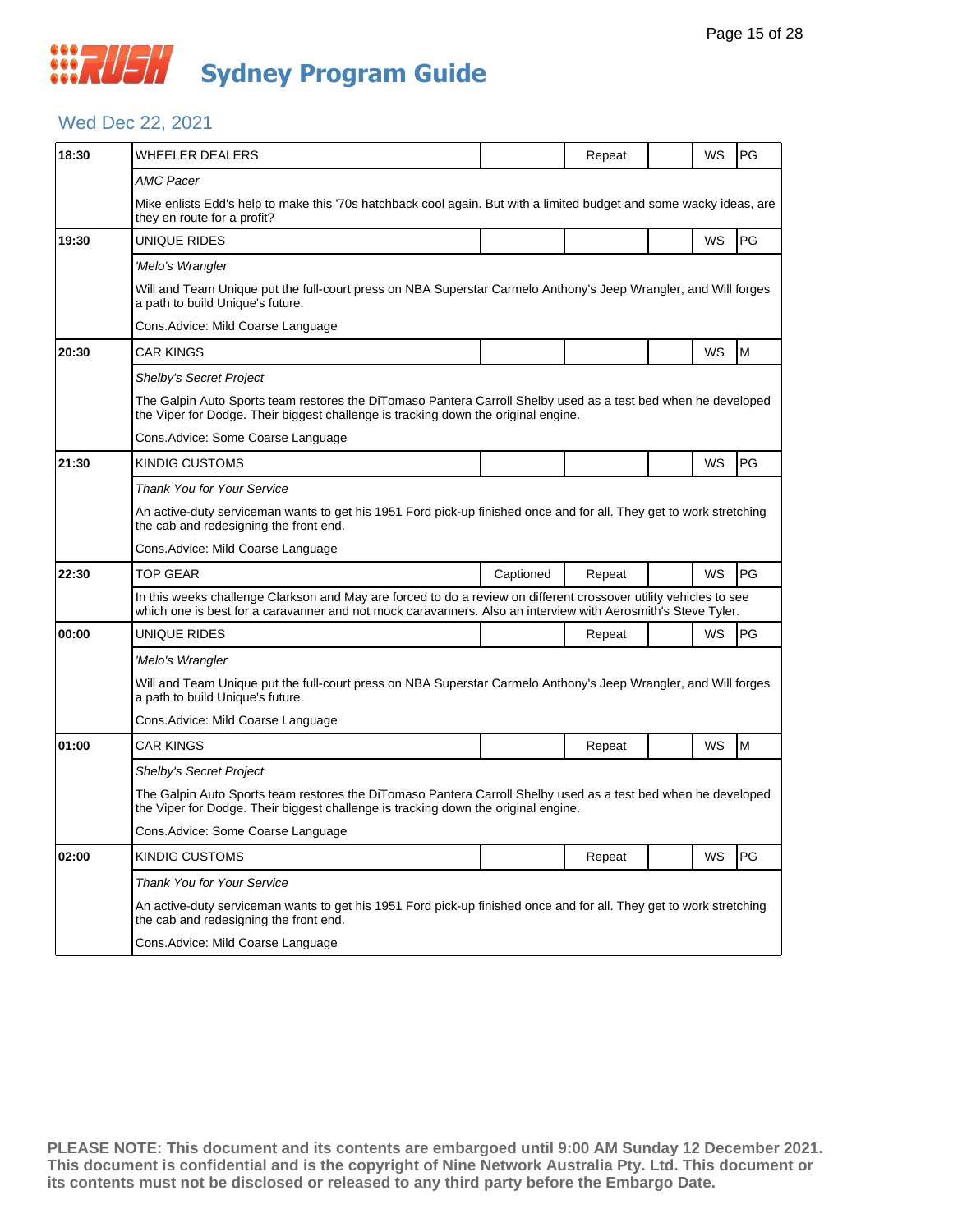### Wed Dec 22, 2021

| 03:00 | OVERHAULIN'                                                                                                                                                      |                                                                                                                     | Repeat |  | WS | PG |  |  |  |
|-------|------------------------------------------------------------------------------------------------------------------------------------------------------------------|---------------------------------------------------------------------------------------------------------------------|--------|--|----|----|--|--|--|
|       | Chip & Chris Flipped                                                                                                                                             |                                                                                                                     |        |  |    |    |  |  |  |
|       | A team of ace mechanics and designers transforms mundane or even junky autos into unique custom cars under<br>the watchful eye of auto design legend Chip Foose. |                                                                                                                     |        |  |    |    |  |  |  |
|       | Cons. Advice: Mild Coarse Language                                                                                                                               |                                                                                                                     |        |  |    |    |  |  |  |
| 04:00 | <b>WHEELER DEALERS</b>                                                                                                                                           |                                                                                                                     | Repeat |  | WS | PG |  |  |  |
|       | <b>AMC Pacer</b>                                                                                                                                                 |                                                                                                                     |        |  |    |    |  |  |  |
|       | they en route for a profit?                                                                                                                                      | Mike enlists Edd's help to make this '70s hatchback cool again. But with a limited budget and some wacky ideas, are |        |  |    |    |  |  |  |
| 05:00 | TANKED                                                                                                                                                           |                                                                                                                     | Repeat |  | WS | PG |  |  |  |
|       | <b>Tricks And Trees</b>                                                                                                                                          |                                                                                                                     |        |  |    |    |  |  |  |
|       | Wayde and Brett are challenged by a Southern California resort to build a tank inside the trunk of an oak tree; a<br>Halloween store wants a coffin aquarium.    |                                                                                                                     |        |  |    |    |  |  |  |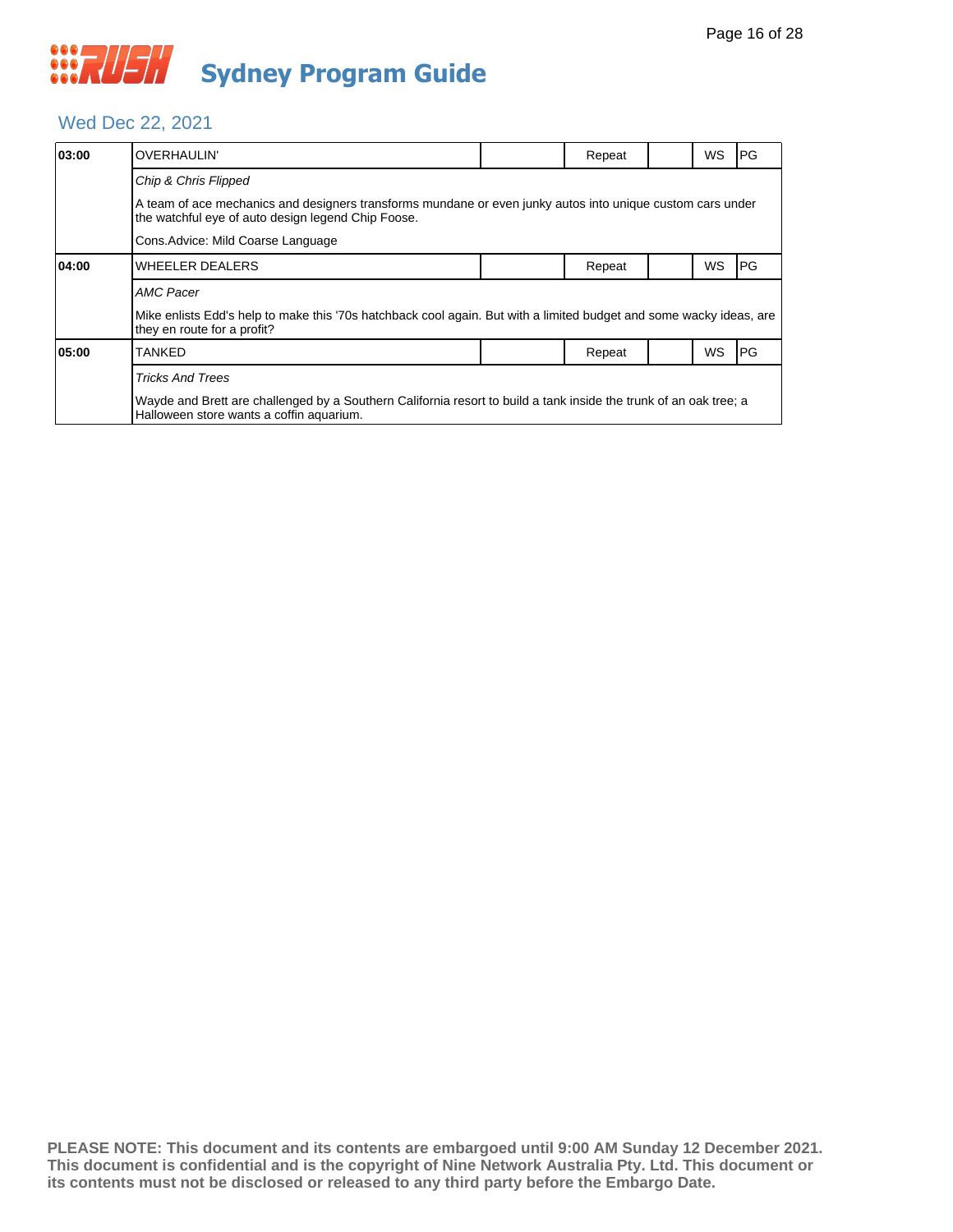### Thu Dec 23, 2021

| 06:00 | SALVAGE HUNTERS                                                                                                                                                                                                                   |  | Repeat |  | WS        | G  |  |  |  |
|-------|-----------------------------------------------------------------------------------------------------------------------------------------------------------------------------------------------------------------------------------|--|--------|--|-----------|----|--|--|--|
|       | Meet modern-day treasure hunter Drew Pritchard. With demanding customers, high turnover, and one of the biggest<br>salvage yards in the UK, Drew is constantly on the road in search of derelict gems and for forgotten remnants. |  |        |  |           |    |  |  |  |
| 07:00 | OVERHAULIN'                                                                                                                                                                                                                       |  | Repeat |  | WS        | PG |  |  |  |
|       | Chip & Aj Trading Places                                                                                                                                                                                                          |  |        |  |           |    |  |  |  |
|       | A team of ace mechanics and designers transforms mundane or even junky autos into unique custom cars under<br>the watchful eye of auto design legend Chip Foose.                                                                  |  |        |  |           |    |  |  |  |
|       | Cons.Advice: Mild Coarse Language                                                                                                                                                                                                 |  |        |  |           |    |  |  |  |
| 08:00 | WHEELER DEALERS                                                                                                                                                                                                                   |  | Repeat |  | WS        | PG |  |  |  |
|       | Datsun 240Z                                                                                                                                                                                                                       |  |        |  |           |    |  |  |  |
|       | Mike purchases a rust-free Datsun 240Z with the hopes that Edd can fix the vehicle's wheezing engine and change<br>the transmission from automatic to manual.                                                                     |  |        |  |           |    |  |  |  |
| 09:00 | <b>TANKED</b>                                                                                                                                                                                                                     |  | Repeat |  | WS        | PG |  |  |  |
|       | Crazy Client Requests                                                                                                                                                                                                             |  |        |  |           |    |  |  |  |
|       | Never before seen footage of some of the most outrageous tanks ever made.                                                                                                                                                         |  |        |  |           |    |  |  |  |
| 10:00 | GARAGE SQUAD                                                                                                                                                                                                                      |  | Repeat |  | WS        | PG |  |  |  |
|       | Camaro Comeback                                                                                                                                                                                                                   |  |        |  |           |    |  |  |  |
|       | A vandalised 1969 Camaro tries to make a comeback after 27 years on blocks - but not before fighting the team at<br>the garage all the way down to the wire.                                                                      |  |        |  |           |    |  |  |  |
|       | Cons.Advice: Mild Coarse Language                                                                                                                                                                                                 |  |        |  |           |    |  |  |  |
| 11:00 | <b>SALVAGE HUNTERS</b>                                                                                                                                                                                                            |  | Repeat |  | WS        | G  |  |  |  |
|       | Meet modern-day treasure hunter Drew Pritchard. With demanding customers, high turnover, and one of the biggest<br>salvage yards in the UK, Drew is constantly on the road in search of derelict gems and for forgotten remnants. |  |        |  |           |    |  |  |  |
| 12:00 | <b>KINDIG CUSTOMS</b>                                                                                                                                                                                                             |  | Repeat |  | <b>WS</b> | PG |  |  |  |
|       | <b>Thank You for Your Service</b>                                                                                                                                                                                                 |  |        |  |           |    |  |  |  |
|       | An active-duty serviceman wants to get his 1951 Ford pick-up finished once and for all. They get to work stretching<br>the cab and redesigning the front end.                                                                     |  |        |  |           |    |  |  |  |
|       | Cons.Advice: Mild Coarse Language                                                                                                                                                                                                 |  |        |  |           |    |  |  |  |
| 13:00 | UNIQUE RIDES                                                                                                                                                                                                                      |  | Repeat |  | WS        | PG |  |  |  |
|       | 'Melo's Wrangler                                                                                                                                                                                                                  |  |        |  |           |    |  |  |  |
|       | Will and Team Unique put the full-court press on NBA Superstar Carmelo Anthony's Jeep Wrangler, and Will forges<br>a path to build Unique's future.                                                                               |  |        |  |           |    |  |  |  |
|       | Cons.Advice: Mild Coarse Language                                                                                                                                                                                                 |  |        |  |           |    |  |  |  |
| 14:00 | WHEELER DEALERS                                                                                                                                                                                                                   |  | Repeat |  | <b>WS</b> | PG |  |  |  |
|       | Datsun 240Z                                                                                                                                                                                                                       |  |        |  |           |    |  |  |  |
|       | Mike purchases a rust-free Datsun 240Z with the hopes that Edd can fix the vehicle's wheezing engine and change<br>the transmission from automatic to manual.                                                                     |  |        |  |           |    |  |  |  |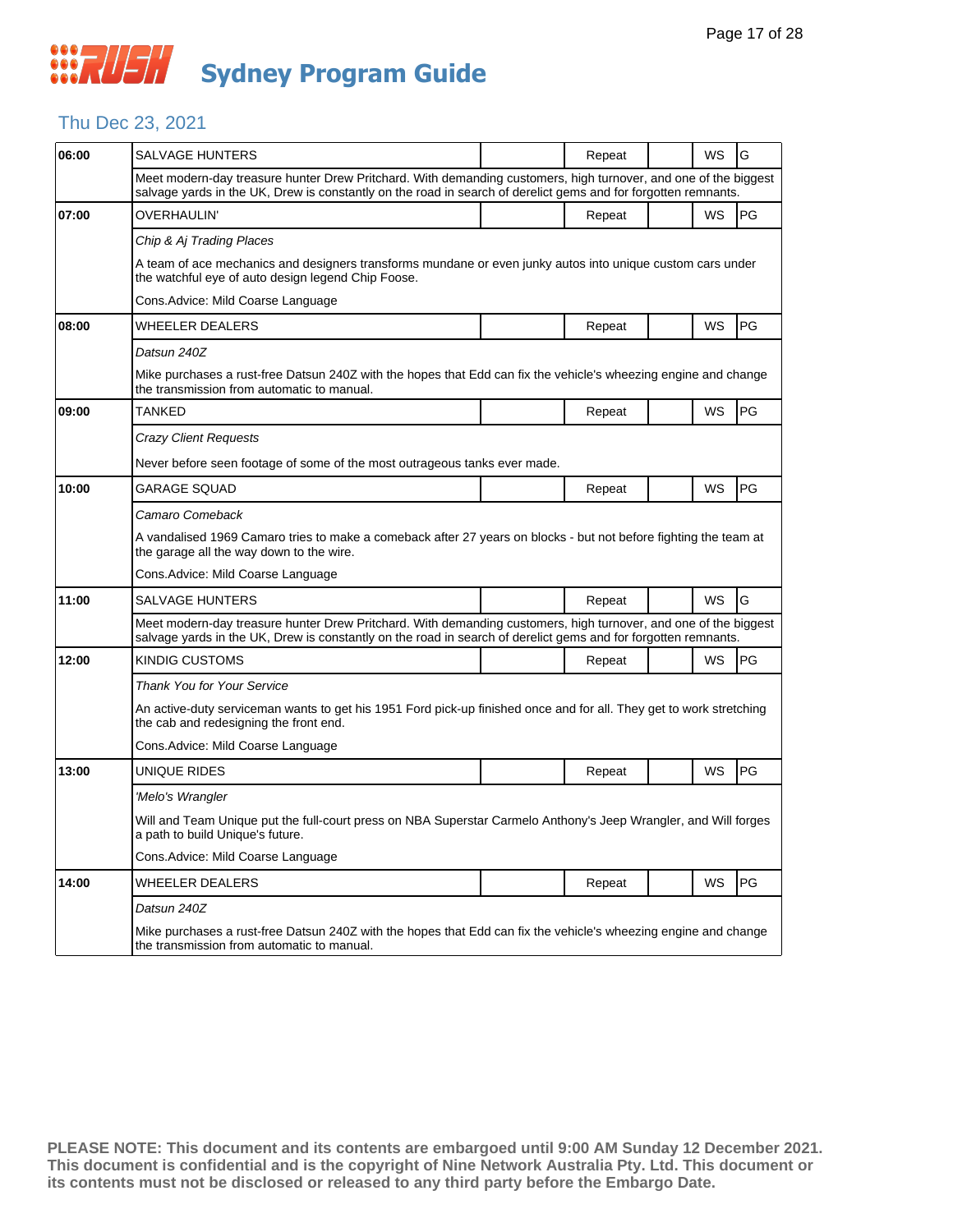### Thu Dec 23, 2021

| 15:00 | <b>OVERHAULIN'</b>                                                                                                                                                                                                                |  | Repeat |  | WS        | PG |  |  |  |
|-------|-----------------------------------------------------------------------------------------------------------------------------------------------------------------------------------------------------------------------------------|--|--------|--|-----------|----|--|--|--|
|       | Chip & Aj Trading Places                                                                                                                                                                                                          |  |        |  |           |    |  |  |  |
|       | A team of ace mechanics and designers transforms mundane or even junky autos into unique custom cars under<br>the watchful eye of auto design legend Chip Foose.                                                                  |  |        |  |           |    |  |  |  |
|       | Cons. Advice: Mild Coarse Language                                                                                                                                                                                                |  |        |  |           |    |  |  |  |
| 16:00 | <b>GARAGE SQUAD</b>                                                                                                                                                                                                               |  | Repeat |  | WS        | PG |  |  |  |
|       | 87 Buick Grand National                                                                                                                                                                                                           |  |        |  |           |    |  |  |  |
|       | The owner of a 1987 Buick Grand National hopes his car can be restored to a prime example of American Muscle;<br>the squad overhauls the vehicle's breaks, turbo and interior.                                                    |  |        |  |           |    |  |  |  |
|       | Cons. Advice: Mild Coarse Language                                                                                                                                                                                                |  |        |  |           |    |  |  |  |
| 16:30 | <b>SALVAGE HUNTERS</b>                                                                                                                                                                                                            |  | Repeat |  | <b>WS</b> | G  |  |  |  |
|       | Meet modern-day treasure hunter Drew Pritchard. With demanding customers, high turnover, and one of the biggest<br>salvage yards in the UK, Drew is constantly on the road in search of derelict gems and for forgotten remnants. |  |        |  |           |    |  |  |  |
| 17:30 | <b>TANKED</b>                                                                                                                                                                                                                     |  | Repeat |  | <b>WS</b> | PG |  |  |  |
|       | <b>Crazy Client Requests</b>                                                                                                                                                                                                      |  |        |  |           |    |  |  |  |
|       | Never before seen footage of some of the most outrageous tanks ever made.                                                                                                                                                         |  |        |  |           |    |  |  |  |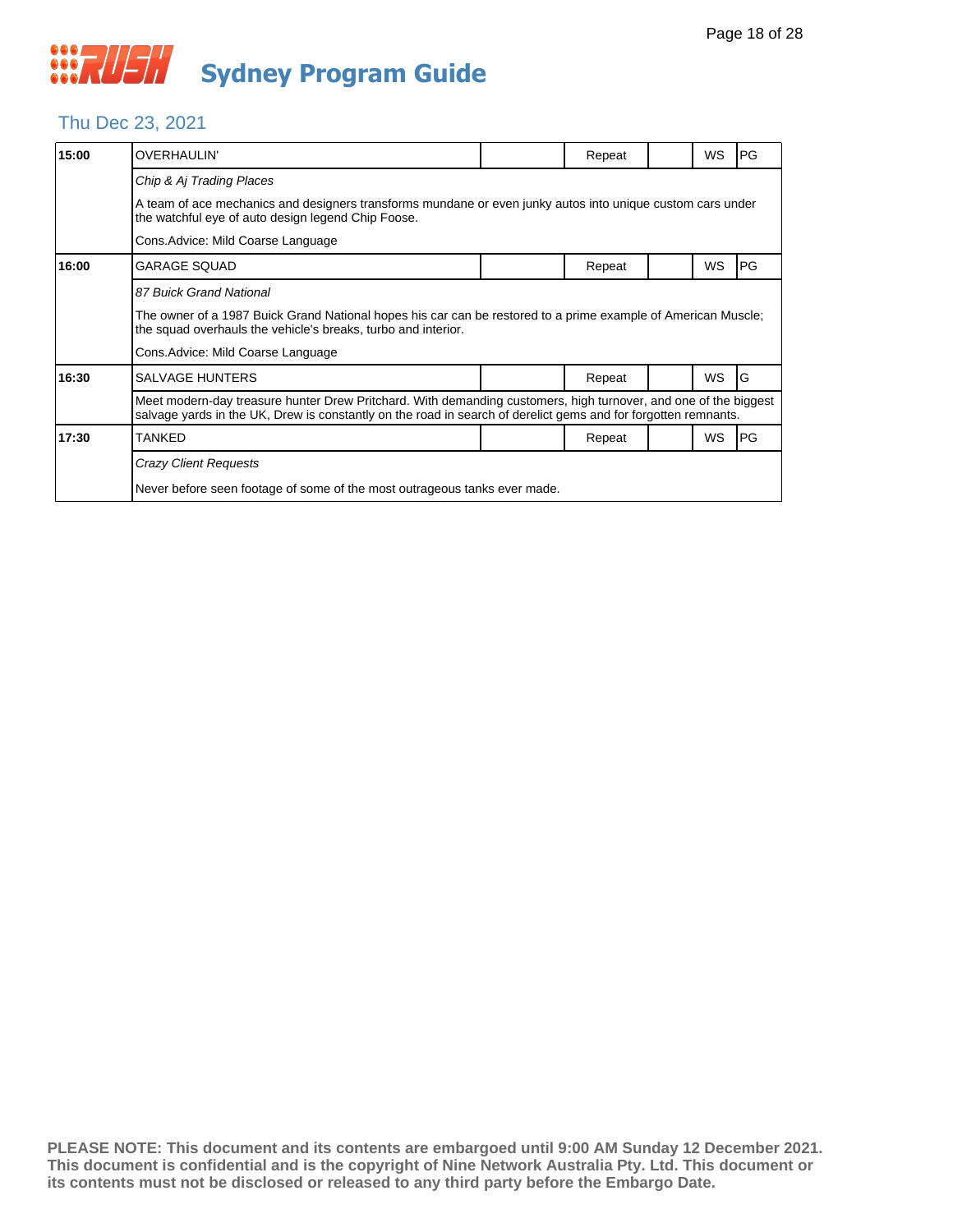#### Thu Dec 23, 2021

| 18:30 | WHEELER DEALERS                                                                                                                                                                                                                             |                                                                                                                                                                                                                           | Repeat |  | WS        | PG        |  |  |  |
|-------|---------------------------------------------------------------------------------------------------------------------------------------------------------------------------------------------------------------------------------------------|---------------------------------------------------------------------------------------------------------------------------------------------------------------------------------------------------------------------------|--------|--|-----------|-----------|--|--|--|
|       | Datsun 240Z                                                                                                                                                                                                                                 |                                                                                                                                                                                                                           |        |  |           |           |  |  |  |
|       | Mike purchases a rust-free Datsun 240Z with the hopes that Edd can fix the vehicle's wheezing engine and change<br>the transmission from automatic to manual.                                                                               |                                                                                                                                                                                                                           |        |  |           |           |  |  |  |
| 19:30 | KINDIG CUSTOMS                                                                                                                                                                                                                              |                                                                                                                                                                                                                           | Repeat |  | <b>WS</b> | PG        |  |  |  |
|       | Mile High Rod Run                                                                                                                                                                                                                           |                                                                                                                                                                                                                           |        |  |           |           |  |  |  |
|       | Dave's reputation is on the line as the shop gears up for the biggest outdoor show of the year. Plus, the crew looks<br>back on one of their earliest and best builds.                                                                      |                                                                                                                                                                                                                           |        |  |           |           |  |  |  |
|       | Cons. Advice: Mild Coarse Language                                                                                                                                                                                                          |                                                                                                                                                                                                                           |        |  |           |           |  |  |  |
| 20:30 | <b>STREET OUTLAWS</b>                                                                                                                                                                                                                       |                                                                                                                                                                                                                           |        |  | <b>WS</b> | M         |  |  |  |
|       | Daily Grind to \$25k                                                                                                                                                                                                                        |                                                                                                                                                                                                                           |        |  |           |           |  |  |  |
|       | It's the last list race of the season, and that means all the racers are getting ready for their last chance to move up<br>the list; after a season of game playing and drama, tension has never been higher between the racers in the 405. |                                                                                                                                                                                                                           |        |  |           |           |  |  |  |
|       | Cons.Advice: Adult Themes, Some Coarse Language                                                                                                                                                                                             |                                                                                                                                                                                                                           |        |  |           |           |  |  |  |
| 21:30 | STREET OUTLAWS: NO PREP KINGS                                                                                                                                                                                                               |                                                                                                                                                                                                                           |        |  | WS        | M         |  |  |  |
|       | Texas' Last Stand                                                                                                                                                                                                                           |                                                                                                                                                                                                                           |        |  |           |           |  |  |  |
|       | Racers are doing anything they can in Norwalk, Ohio to get more points and get ahead. Ryan Martin is in the lead,<br>but Kye Kelley and Lizzy Musi are close behind. And Team Texas' chances of winning are looking slim.                   |                                                                                                                                                                                                                           |        |  |           |           |  |  |  |
|       | Cons.Advice: Mature Themes, Some Coarse Language                                                                                                                                                                                            |                                                                                                                                                                                                                           |        |  |           |           |  |  |  |
| 22:30 | SPEED IS THE NEW BLACK                                                                                                                                                                                                                      |                                                                                                                                                                                                                           | Repeat |  | WS        | M         |  |  |  |
|       | Corvetter's Gonna Hate                                                                                                                                                                                                                      |                                                                                                                                                                                                                           |        |  |           |           |  |  |  |
|       | A fully restored 1962 Corvette comes to the shop and gets chopped and dropped. The crew sets out to retain the<br>car's natural charm yet boost performance.                                                                                |                                                                                                                                                                                                                           |        |  |           |           |  |  |  |
|       | Cons. Advice: Some Coarse Language, Dangerous Behaviour                                                                                                                                                                                     |                                                                                                                                                                                                                           |        |  |           |           |  |  |  |
| 23:30 | <b>KINDIG CUSTOMS</b>                                                                                                                                                                                                                       |                                                                                                                                                                                                                           | Repeat |  | WS        | <b>PG</b> |  |  |  |
|       | Mile High Rod Run                                                                                                                                                                                                                           |                                                                                                                                                                                                                           |        |  |           |           |  |  |  |
|       | Dave's reputation is on the line as the shop gears up for the biggest outdoor show of the year. Plus, the crew looks<br>back on one of their earliest and best builds.                                                                      |                                                                                                                                                                                                                           |        |  |           |           |  |  |  |
|       | Cons. Advice: Mild Coarse Language                                                                                                                                                                                                          |                                                                                                                                                                                                                           |        |  |           |           |  |  |  |
| 00:30 | <b>STREET OUTLAWS</b>                                                                                                                                                                                                                       |                                                                                                                                                                                                                           | Repeat |  | WS        | M         |  |  |  |
|       | Daily Grind to \$25k                                                                                                                                                                                                                        |                                                                                                                                                                                                                           |        |  |           |           |  |  |  |
|       | It's the last list race of the season, and that means all the racers are getting ready for their last chance to move up<br>the list; after a season of game playing and drama, tension has never been higher between the racers in the 405. |                                                                                                                                                                                                                           |        |  |           |           |  |  |  |
|       | Cons. Advice: Adult Themes, Some Coarse Language                                                                                                                                                                                            |                                                                                                                                                                                                                           |        |  |           |           |  |  |  |
| 01:30 | STREET OUTLAWS: NO PREP KINGS                                                                                                                                                                                                               |                                                                                                                                                                                                                           | Repeat |  | WS        | M         |  |  |  |
|       | Texas' Last Stand                                                                                                                                                                                                                           |                                                                                                                                                                                                                           |        |  |           |           |  |  |  |
|       |                                                                                                                                                                                                                                             | Racers are doing anything they can in Norwalk, Ohio to get more points and get ahead. Ryan Martin is in the lead,<br>but Kye Kelley and Lizzy Musi are close behind. And Team Texas' chances of winning are looking slim. |        |  |           |           |  |  |  |
|       | Cons. Advice: Mature Themes, Some Coarse Language                                                                                                                                                                                           |                                                                                                                                                                                                                           |        |  |           |           |  |  |  |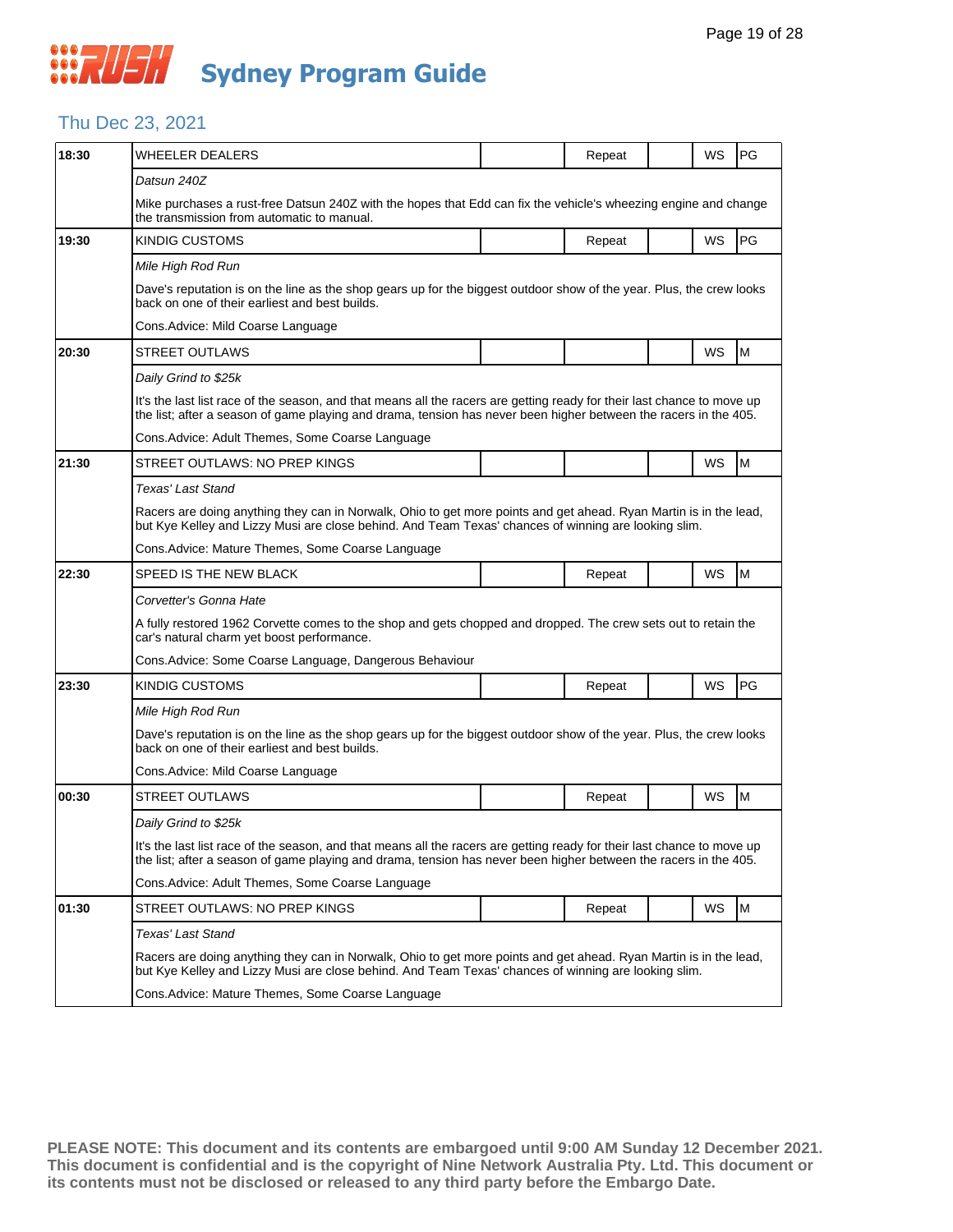### Thu Dec 23, 2021

| 02:30 | <b>TANKED</b>                                                                                                                                                                                                                               |  | Repeat |  | WS | PG |  |  |  |
|-------|---------------------------------------------------------------------------------------------------------------------------------------------------------------------------------------------------------------------------------------------|--|--------|--|----|----|--|--|--|
|       | Crazy Client Requests                                                                                                                                                                                                                       |  |        |  |    |    |  |  |  |
|       | Never before seen footage of some of the most outrageous tanks ever made.                                                                                                                                                                   |  |        |  |    |    |  |  |  |
| 03:30 | <b>SALVAGE HUNTERS</b>                                                                                                                                                                                                                      |  | Repeat |  | WS | G  |  |  |  |
|       | Meet modern-day treasure hunter Drew Pritchard. With demanding customers, high turnover, and one of the biggest<br>salvage yards in the UK, Drew is constantly on the road in search of derelict gems and for forgotten remnants.           |  |        |  |    |    |  |  |  |
| 04:30 | <b>GARAGE SQUAD</b>                                                                                                                                                                                                                         |  | Repeat |  | WS | PG |  |  |  |
|       | 87 Buick Grand National                                                                                                                                                                                                                     |  |        |  |    |    |  |  |  |
|       | The owner of a 1987 Buick Grand National hopes his car can be restored to a prime example of American Muscle;<br>the squad overhauls the vehicle's breaks, turbo and interior.                                                              |  |        |  |    |    |  |  |  |
|       | Cons. Advice: Mild Coarse Language                                                                                                                                                                                                          |  |        |  |    |    |  |  |  |
| 05:00 | <b>STREET OUTLAWS</b>                                                                                                                                                                                                                       |  | Repeat |  | WS | ΙM |  |  |  |
|       | Daily Grind to \$25k                                                                                                                                                                                                                        |  |        |  |    |    |  |  |  |
|       | It's the last list race of the season, and that means all the racers are getting ready for their last chance to move up<br>the list; after a season of game playing and drama, tension has never been higher between the racers in the 405. |  |        |  |    |    |  |  |  |
|       | Cons. Advice: Adult Themes, Some Coarse Language                                                                                                                                                                                            |  |        |  |    |    |  |  |  |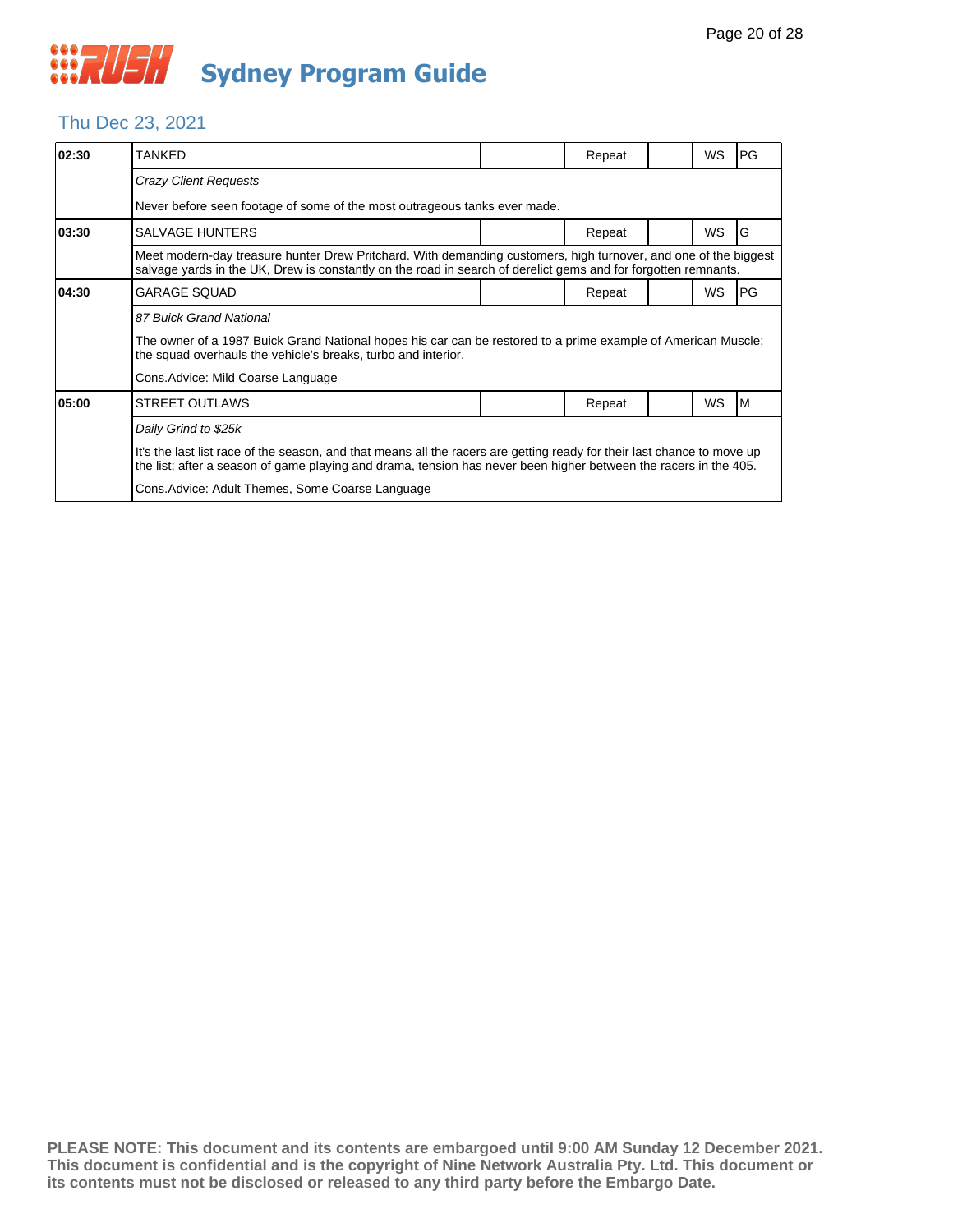#### Fri Dec 24, 2021

| 06:00 | GARAGE SOUAD                                                                                                                                                                                                                                                       |  | Repeat |  | WS | PG        |  |  |  |
|-------|--------------------------------------------------------------------------------------------------------------------------------------------------------------------------------------------------------------------------------------------------------------------|--|--------|--|----|-----------|--|--|--|
|       | Camaro Comeback                                                                                                                                                                                                                                                    |  |        |  |    |           |  |  |  |
|       | A vandalised 1969 Camaro tries to make a comeback after 27 years on blocks - but not before fighting the team at<br>the garage all the way down to the wire.                                                                                                       |  |        |  |    |           |  |  |  |
|       | Cons. Advice: Mild Coarse Language                                                                                                                                                                                                                                 |  |        |  |    |           |  |  |  |
| 07:00 | OVERHAULIN'                                                                                                                                                                                                                                                        |  | Repeat |  | WS | PG        |  |  |  |
|       | All In The Family                                                                                                                                                                                                                                                  |  |        |  |    |           |  |  |  |
|       | A team of ace mechanics and designers transforms mundane or even junky autos into unique custom cars under<br>the watchful eye of auto design legend Chip Foose.                                                                                                   |  |        |  |    |           |  |  |  |
|       | Cons.Advice: Mild Coarse Language                                                                                                                                                                                                                                  |  |        |  |    |           |  |  |  |
| 08:00 | WHEELER DEALERS                                                                                                                                                                                                                                                    |  | Repeat |  | WS | PG        |  |  |  |
|       | VW 181 Thing                                                                                                                                                                                                                                                       |  |        |  |    |           |  |  |  |
|       | Mike sources a 181 Thing from a collector, but is forced to dig deep for the purchase, meaning there isn't much left<br>in the kitty for Edd to refurbish it.                                                                                                      |  |        |  |    |           |  |  |  |
| 09:00 | TANKED                                                                                                                                                                                                                                                             |  | Repeat |  | WS | PG        |  |  |  |
|       | Rock N' Roll Eruption!                                                                                                                                                                                                                                             |  |        |  |    |           |  |  |  |
|       | The ATM crew discusses the eight-piece drum set tank and Hawaiian aquarium.                                                                                                                                                                                        |  |        |  |    |           |  |  |  |
| 10:00 | TREASURE QUEST SNAKE ISLAND                                                                                                                                                                                                                                        |  | Repeat |  | WS | PG        |  |  |  |
|       | Big Risk, Bigger Reward                                                                                                                                                                                                                                            |  |        |  |    |           |  |  |  |
|       | Venomous snakes, poison gas and sudden rock slides force the treasure hunters to put their lives on the line. In a<br>daring new expedition, the team take on the treacherous Bolivian Andes to track down the legendary \$2 billion dollar<br>Sacambaya treasure. |  |        |  |    |           |  |  |  |
|       | Cons.Advice: Mild Coarse Language, Scary Scenes                                                                                                                                                                                                                    |  |        |  |    |           |  |  |  |
| 11:00 | SALVAGE HUNTERS                                                                                                                                                                                                                                                    |  | Repeat |  | WS | G         |  |  |  |
|       | Meet modern-day treasure hunter Drew Pritchard. With demanding customers, high turnover, and one of the biggest<br>salvage yards in the UK, Drew is constantly on the road in search of derelict gems and for forgotten remnants.                                  |  |        |  |    |           |  |  |  |
| 12:00 | KINDIG CUSTOMS                                                                                                                                                                                                                                                     |  | Repeat |  | WS | <b>PG</b> |  |  |  |
|       | Thank You for Your Service                                                                                                                                                                                                                                         |  |        |  |    |           |  |  |  |
|       | An active-duty serviceman wants to get his 1951 Ford pick-up finished once and for all. They get to work stretching<br>the cab and redesigning the front end.                                                                                                      |  |        |  |    |           |  |  |  |
|       | Cons.Advice: Mild Coarse Language                                                                                                                                                                                                                                  |  |        |  |    |           |  |  |  |
| 13:00 | <b>ABALONE WARS</b>                                                                                                                                                                                                                                                |  | Repeat |  | WS | PG        |  |  |  |
|       | Take a look at the underwater escapades of valiant divers who risk their lives and plunge into the shark-dwelling<br>regions of the Southern Ocean, for precious abalone.                                                                                          |  |        |  |    |           |  |  |  |
|       | Cons. Advice: Themes, Mild Coarse Language                                                                                                                                                                                                                         |  |        |  |    |           |  |  |  |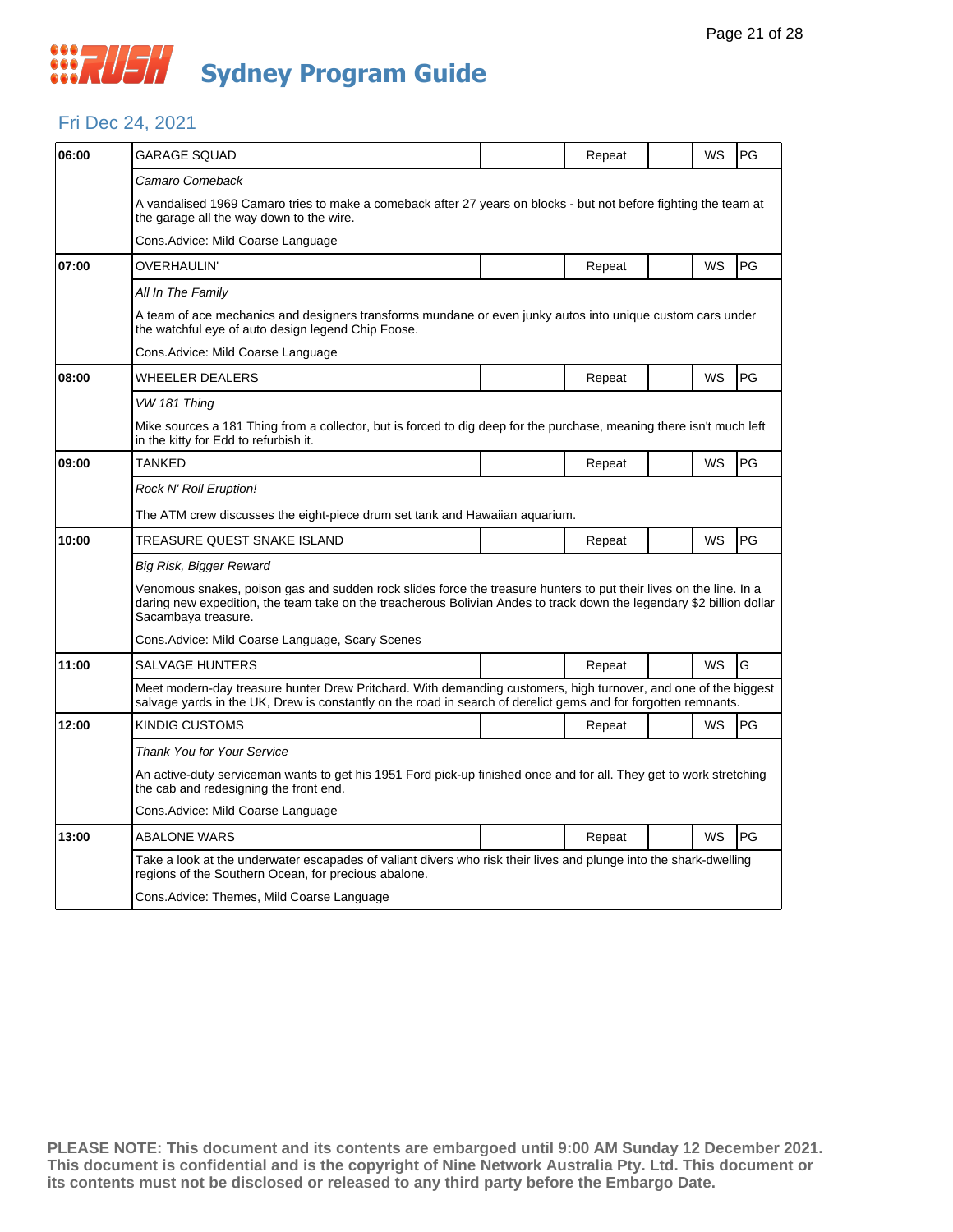### Fri Dec 24, 2021

| 14:00 | <b>WHEELER DEALERS</b>                                                                                                                                                                                                            |  | Repeat |  | WS        | PG |  |  |
|-------|-----------------------------------------------------------------------------------------------------------------------------------------------------------------------------------------------------------------------------------|--|--------|--|-----------|----|--|--|
|       | VW 181 Thing                                                                                                                                                                                                                      |  |        |  |           |    |  |  |
|       | Mike sources a 181 Thing from a collector, but is forced to dig deep for the purchase, meaning there isn't much left<br>in the kitty for Edd to refurbish it.                                                                     |  |        |  |           |    |  |  |
| 15:00 | <b>OVERHAULIN'</b>                                                                                                                                                                                                                |  | Repeat |  | WS        | PG |  |  |
|       | All In The Family                                                                                                                                                                                                                 |  |        |  |           |    |  |  |
|       | A team of ace mechanics and designers transforms mundane or even junky autos into unique custom cars under<br>the watchful eye of auto design legend Chip Foose.                                                                  |  |        |  |           |    |  |  |
|       | Cons. Advice: Mild Coarse Language                                                                                                                                                                                                |  |        |  |           |    |  |  |
| 16:00 | <b>GARAGE SOUAD</b>                                                                                                                                                                                                               |  | Repeat |  | WS        | PG |  |  |
|       | 68 El Camino                                                                                                                                                                                                                      |  |        |  |           |    |  |  |
|       | A 1968 El Camino should be out cruising, not collecting dust in its owner's garage. But time is working against its<br>owner, who's just too busy to do the job right.                                                            |  |        |  |           |    |  |  |
|       | Cons. Advice: Mild Coarse Language                                                                                                                                                                                                |  |        |  |           |    |  |  |
| 16:30 | <b>SALVAGE HUNTERS</b>                                                                                                                                                                                                            |  | Repeat |  | <b>WS</b> | G  |  |  |
|       | Meet modern-day treasure hunter Drew Pritchard. With demanding customers, high turnover, and one of the biggest<br>salvage yards in the UK, Drew is constantly on the road in search of derelict gems and for forgotten remnants. |  |        |  |           |    |  |  |
| 17:30 | TANKED                                                                                                                                                                                                                            |  | Repeat |  | WS        | PG |  |  |
|       | <b>Rock N' Roll Eruption!</b>                                                                                                                                                                                                     |  |        |  |           |    |  |  |
|       | The ATM crew discusses the eight-piece drum set tank and Hawaiian aquarium.                                                                                                                                                       |  |        |  |           |    |  |  |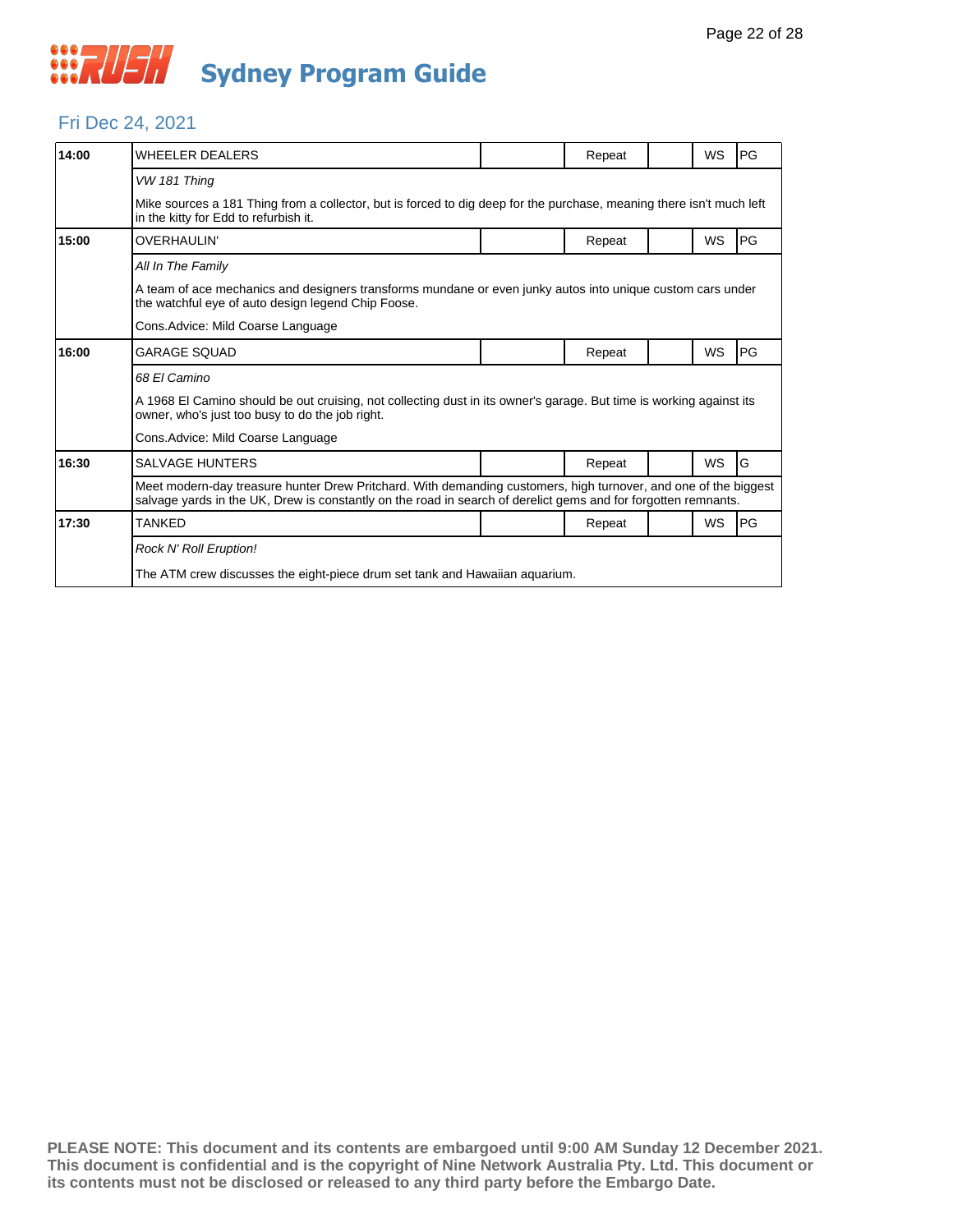#### Fri Dec 24, 2021

| 18:30 | WHEELER DEALERS                                                                                                                                                                                                                                                   |  | Repeat |  | WS | PG |  |  |  |
|-------|-------------------------------------------------------------------------------------------------------------------------------------------------------------------------------------------------------------------------------------------------------------------|--|--------|--|----|----|--|--|--|
|       | VW 181 Thing                                                                                                                                                                                                                                                      |  |        |  |    |    |  |  |  |
|       | Mike sources a 181 Thing from a collector, but is forced to dig deep for the purchase, meaning there isn't much left<br>in the kitty for Edd to refurbish it.                                                                                                     |  |        |  |    |    |  |  |  |
| 19:30 | UNEXPLAINED AND UNEXPLORED                                                                                                                                                                                                                                        |  |        |  | WS | PG |  |  |  |
|       | <b>Finding the Fountain of Youth</b>                                                                                                                                                                                                                              |  |        |  |    |    |  |  |  |
|       | The legend of the Fountain of Youth might finally be explained by hidden messages encoded in a 500-year-old map.                                                                                                                                                  |  |        |  |    |    |  |  |  |
| 20:30 | <b>EXPEDITION UNKNOWN</b>                                                                                                                                                                                                                                         |  |        |  | WS | PG |  |  |  |
|       | The Search for Florida's Lost Pirate                                                                                                                                                                                                                              |  |        |  |    |    |  |  |  |
|       | Josh Gates searches from the swamps of Florida to the depths of the Gulf of Mexico for the buried treasure of<br>legendary pirate, Jose Gaspar, where he'll discover more than he ever expected.                                                                  |  |        |  |    |    |  |  |  |
| 21:30 | CODES AND CONSPIRACIES                                                                                                                                                                                                                                            |  |        |  | WS | PG |  |  |  |
|       | <b>Bunkers</b>                                                                                                                                                                                                                                                    |  |        |  |    |    |  |  |  |
|       | Discover the real story behind America's secret bunkers. Ranging from backyard boxes, to government mini-cities.<br>Underground bunkers have been a feature of warfare planning since the dawn of time and have played an important<br>role in America's history. |  |        |  |    |    |  |  |  |
|       | Cons.Advice: Themes                                                                                                                                                                                                                                               |  |        |  |    |    |  |  |  |
| 22:30 | ALIEN ENCOUNTERS                                                                                                                                                                                                                                                  |  |        |  | WS | M  |  |  |  |
|       | The Time Machine                                                                                                                                                                                                                                                  |  |        |  |    |    |  |  |  |
|       | A virtual-reality simulator predicts a collision between a comet and Earth.                                                                                                                                                                                       |  |        |  |    |    |  |  |  |
|       | Cons.Advice: Mature Themes                                                                                                                                                                                                                                        |  |        |  |    |    |  |  |  |
| 23:30 | <b>ICE COLD GOLD</b>                                                                                                                                                                                                                                              |  | Repeat |  | WS | M  |  |  |  |
|       | <b>Weird Science</b>                                                                                                                                                                                                                                              |  |        |  |    |    |  |  |  |
|       | In a last ditch effort to salvage Cloud Island, arctic expeditionist, Doug Stoup, leads the miners fearlessly across a<br>fractured ice sheet to collect samples. In Ilulissat, Eric's scientific methods are wearing thin on the Feldman brothers.               |  |        |  |    |    |  |  |  |
|       | Cons.Advice: Mild Coarse Language                                                                                                                                                                                                                                 |  |        |  |    |    |  |  |  |
| 00:30 | UNEXPLAINED AND UNEXPLORED                                                                                                                                                                                                                                        |  | Repeat |  | WS | PG |  |  |  |
|       | Finding the Fountain of Youth                                                                                                                                                                                                                                     |  |        |  |    |    |  |  |  |
|       | The legend of the Fountain of Youth might finally be explained by hidden messages encoded in a 500-year-old map.                                                                                                                                                  |  |        |  |    |    |  |  |  |
| 01:30 | <b>EXPEDITION UNKNOWN</b>                                                                                                                                                                                                                                         |  | Repeat |  | WS | PG |  |  |  |
|       | The Search for Florida's Lost Pirate                                                                                                                                                                                                                              |  |        |  |    |    |  |  |  |
|       | Josh Gates searches from the swamps of Florida to the depths of the Gulf of Mexico for the buried treasure of<br>legendary pirate, Jose Gaspar, where he'll discover more than he ever expected.                                                                  |  |        |  |    |    |  |  |  |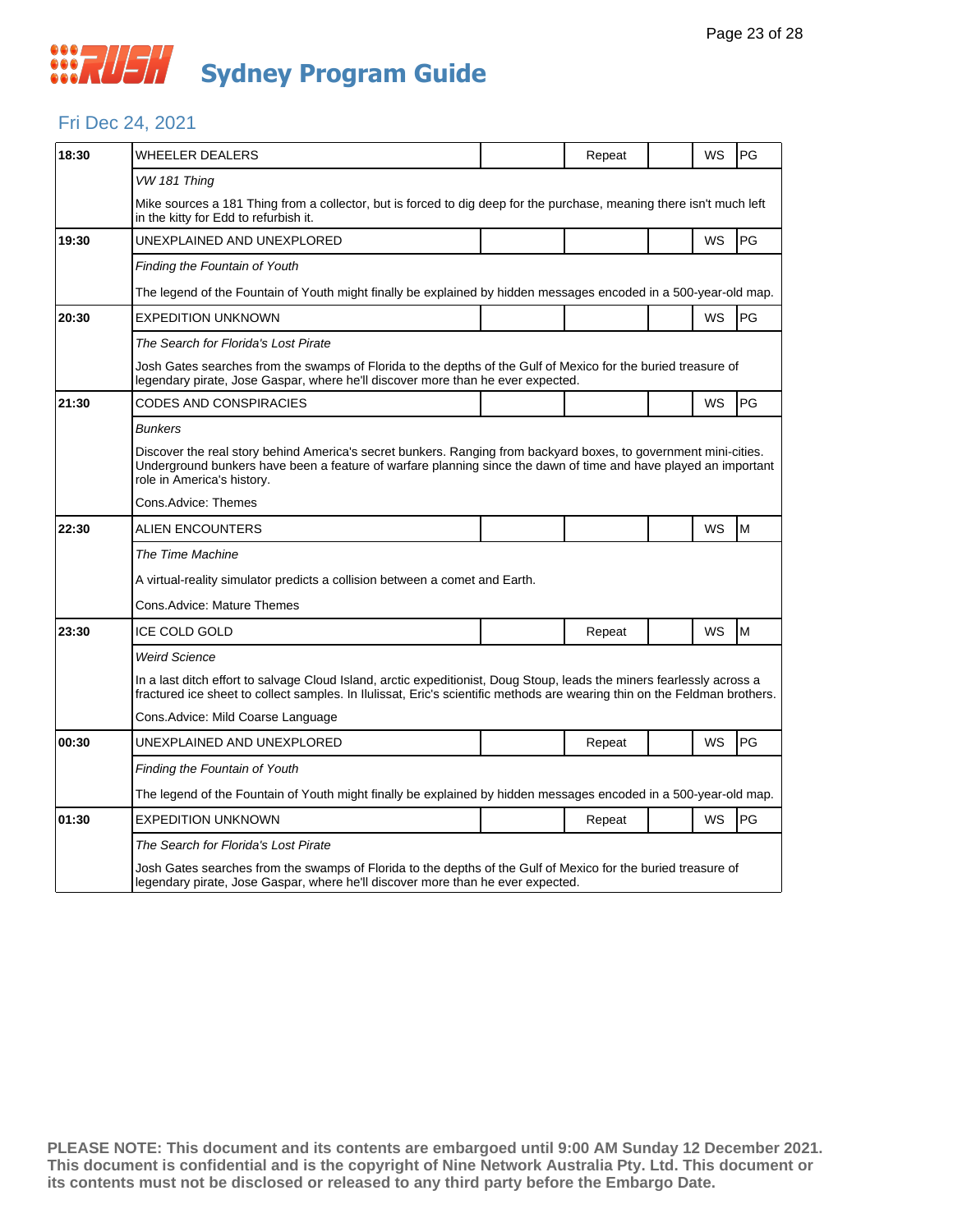

#### Fri Dec 24, 2021

| 02:30 | <b>CODES AND CONSPIRACIES</b>                                                                                                                                                                                                                                     |  | Repeat |  | <b>WS</b> | <b>IPG</b> |  |  |  |
|-------|-------------------------------------------------------------------------------------------------------------------------------------------------------------------------------------------------------------------------------------------------------------------|--|--------|--|-----------|------------|--|--|--|
|       | <b>Bunkers</b>                                                                                                                                                                                                                                                    |  |        |  |           |            |  |  |  |
|       | Discover the real story behind America's secret bunkers. Ranging from backyard boxes, to government mini-cities.<br>Underground bunkers have been a feature of warfare planning since the dawn of time and have played an important<br>role in America's history. |  |        |  |           |            |  |  |  |
|       | Cons.Advice: Themes                                                                                                                                                                                                                                               |  |        |  |           |            |  |  |  |
| 03:30 | KINDIG CUSTOMS                                                                                                                                                                                                                                                    |  | Repeat |  | WS        | <b>PG</b>  |  |  |  |
|       | Mile High Rod Run                                                                                                                                                                                                                                                 |  |        |  |           |            |  |  |  |
|       | Dave's reputation is on the line as the shop gears up for the biggest outdoor show of the year. Plus, the crew looks<br>back on one of their earliest and best builds.                                                                                            |  |        |  |           |            |  |  |  |
|       | Cons. Advice: Mild Coarse Language                                                                                                                                                                                                                                |  |        |  |           |            |  |  |  |
| 04:30 | <b>GARAGE SOUAD</b>                                                                                                                                                                                                                                               |  | Repeat |  | <b>WS</b> | <b>PG</b>  |  |  |  |
|       | 68 El Camino                                                                                                                                                                                                                                                      |  |        |  |           |            |  |  |  |
|       | A 1968 El Camino should be out cruising, not collecting dust in its owner's garage. But time is working against its<br>owner, who's just too busy to do the job right.                                                                                            |  |        |  |           |            |  |  |  |
|       | Cons. Advice: Mild Coarse Language                                                                                                                                                                                                                                |  |        |  |           |            |  |  |  |
| 05:00 | UNEXPLAINED AND UNEXPLORED                                                                                                                                                                                                                                        |  | Repeat |  | <b>WS</b> | PG         |  |  |  |
|       | Finding the Fountain of Youth                                                                                                                                                                                                                                     |  |        |  |           |            |  |  |  |
|       | The legend of the Fountain of Youth might finally be explained by hidden messages encoded in a 500-year-old map.                                                                                                                                                  |  |        |  |           |            |  |  |  |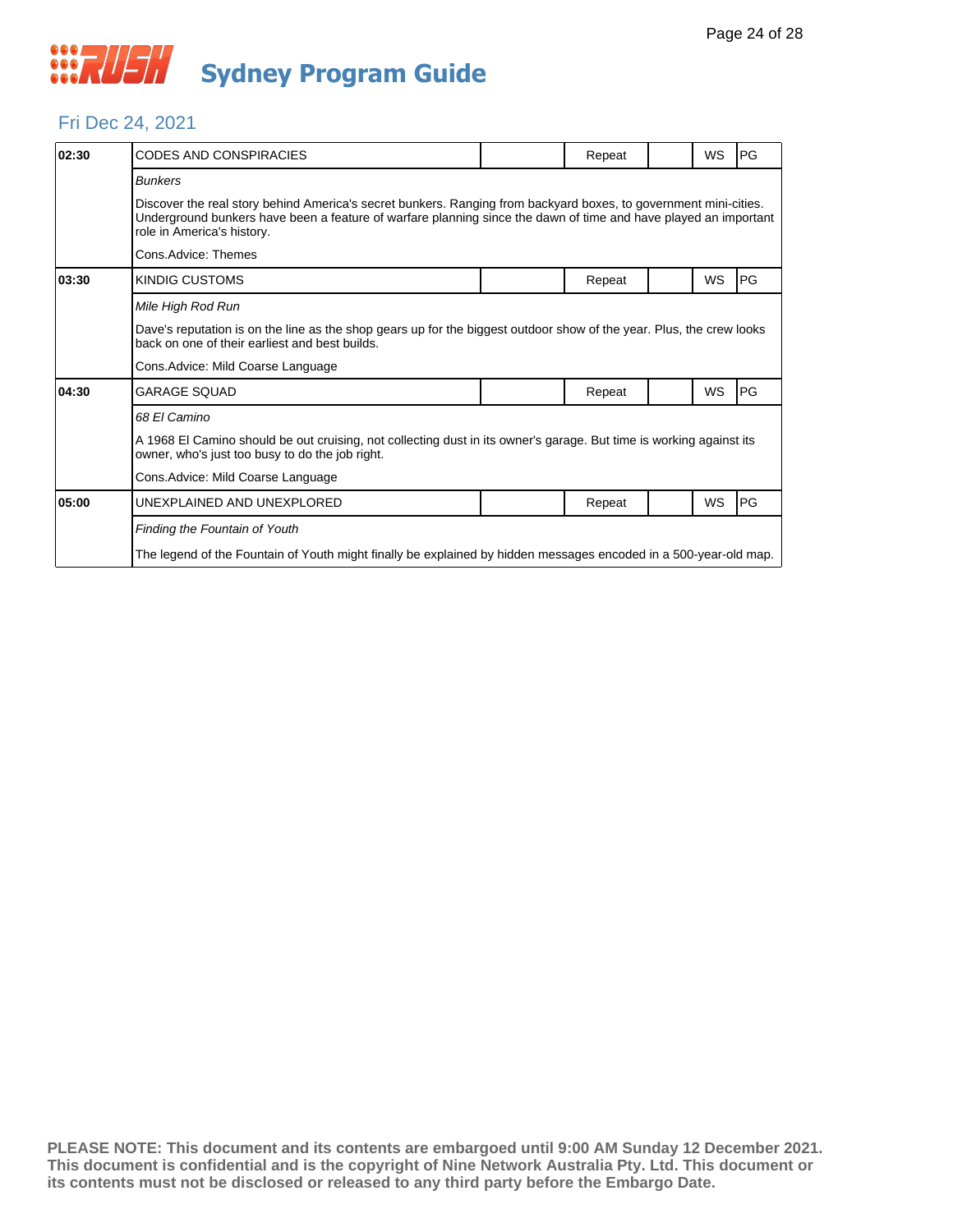## Sat Dec 25, 2021

| 06:00 | SALVAGE HUNTERS                                                                                                                                                                                                                                                    |  | Repeat |  | WS | G  |  |  |
|-------|--------------------------------------------------------------------------------------------------------------------------------------------------------------------------------------------------------------------------------------------------------------------|--|--------|--|----|----|--|--|
|       | Meet modern-day treasure hunter Drew Pritchard. With demanding customers, high turnover, and one of the biggest<br>salvage yards in the UK, Drew is constantly on the road in search of derelict gems and for forgotten remnants.                                  |  |        |  |    |    |  |  |
| 07:00 | OVERHAULIN'                                                                                                                                                                                                                                                        |  | Repeat |  | WS | PG |  |  |
|       | <b>Hot For Teacher</b>                                                                                                                                                                                                                                             |  |        |  |    |    |  |  |
|       | A team of ace mechanics and designers transforms mundane or even junky autos into unique custom cars under<br>the watchful eye of auto design legend Chip Foose.                                                                                                   |  |        |  |    |    |  |  |
|       | Cons. Advice: Mild Coarse Language                                                                                                                                                                                                                                 |  |        |  |    |    |  |  |
| 08:00 | <b>WHEELER DEALERS</b>                                                                                                                                                                                                                                             |  | Repeat |  | WS | PG |  |  |
|       | DeSoto Firedome                                                                                                                                                                                                                                                    |  |        |  |    |    |  |  |
|       | After purchasing a badly modified Desoto Firedome Mike and Edd set about addressing the damage to give this<br>stunning cruiser back some class.                                                                                                                   |  |        |  |    |    |  |  |
| 09:00 | TANKED                                                                                                                                                                                                                                                             |  | Repeat |  | WS | PG |  |  |
|       | Legal Vending Machine                                                                                                                                                                                                                                              |  |        |  |    |    |  |  |
|       | Everybody reflects on the vending machine aguarium and veteran tank.                                                                                                                                                                                               |  |        |  |    |    |  |  |
| 10:00 | GARAGE SQUAD                                                                                                                                                                                                                                                       |  | Repeat |  | WS | PG |  |  |
|       | Camaro Comeback                                                                                                                                                                                                                                                    |  |        |  |    |    |  |  |
|       | A vandalised 1969 Camaro tries to make a comeback after 27 years on blocks - but not before fighting the team at<br>the garage all the way down to the wire.                                                                                                       |  |        |  |    |    |  |  |
|       | Cons.Advice: Mild Coarse Language                                                                                                                                                                                                                                  |  |        |  |    |    |  |  |
| 11:00 | SALVAGE HUNTERS                                                                                                                                                                                                                                                    |  | Repeat |  | WS | G  |  |  |
|       | Meet modern-day treasure hunter Drew Pritchard. With demanding customers, high turnover, and one of the biggest<br>salvage yards in the UK, Drew is constantly on the road in search of derelict gems and for forgotten remnants.                                  |  |        |  |    |    |  |  |
| 12:00 | <b>GARAGE SQUAD</b>                                                                                                                                                                                                                                                |  | Repeat |  | WS | PG |  |  |
|       | 69 Charger                                                                                                                                                                                                                                                         |  |        |  |    |    |  |  |
|       | A 1969 Dodge Charger has been in the owner's family since it rolled off the lot. But time and storage have taken<br>their toll on this once-proud car.                                                                                                             |  |        |  |    |    |  |  |
|       | Cons. Advice: Mild Coarse Language                                                                                                                                                                                                                                 |  |        |  |    |    |  |  |
| 12:30 | TREASURE QUEST SNAKE ISLAND                                                                                                                                                                                                                                        |  | Repeat |  | WS | PG |  |  |
|       | Big Risk, Bigger Reward                                                                                                                                                                                                                                            |  |        |  |    |    |  |  |
|       | Venomous snakes, poison gas and sudden rock slides force the treasure hunters to put their lives on the line. In a<br>daring new expedition, the team take on the treacherous Bolivian Andes to track down the legendary \$2 billion dollar<br>Sacambaya treasure. |  |        |  |    |    |  |  |
|       | Cons. Advice: Mild Coarse Language, Scary Scenes                                                                                                                                                                                                                   |  |        |  |    |    |  |  |
| 13:30 | UNEXPLAINED AND UNEXPLORED                                                                                                                                                                                                                                         |  | Repeat |  | WS | PG |  |  |
|       | Finding the Fountain of Youth                                                                                                                                                                                                                                      |  |        |  |    |    |  |  |
|       | The legend of the Fountain of Youth might finally be explained by hidden messages encoded in a 500-year-old map.                                                                                                                                                   |  |        |  |    |    |  |  |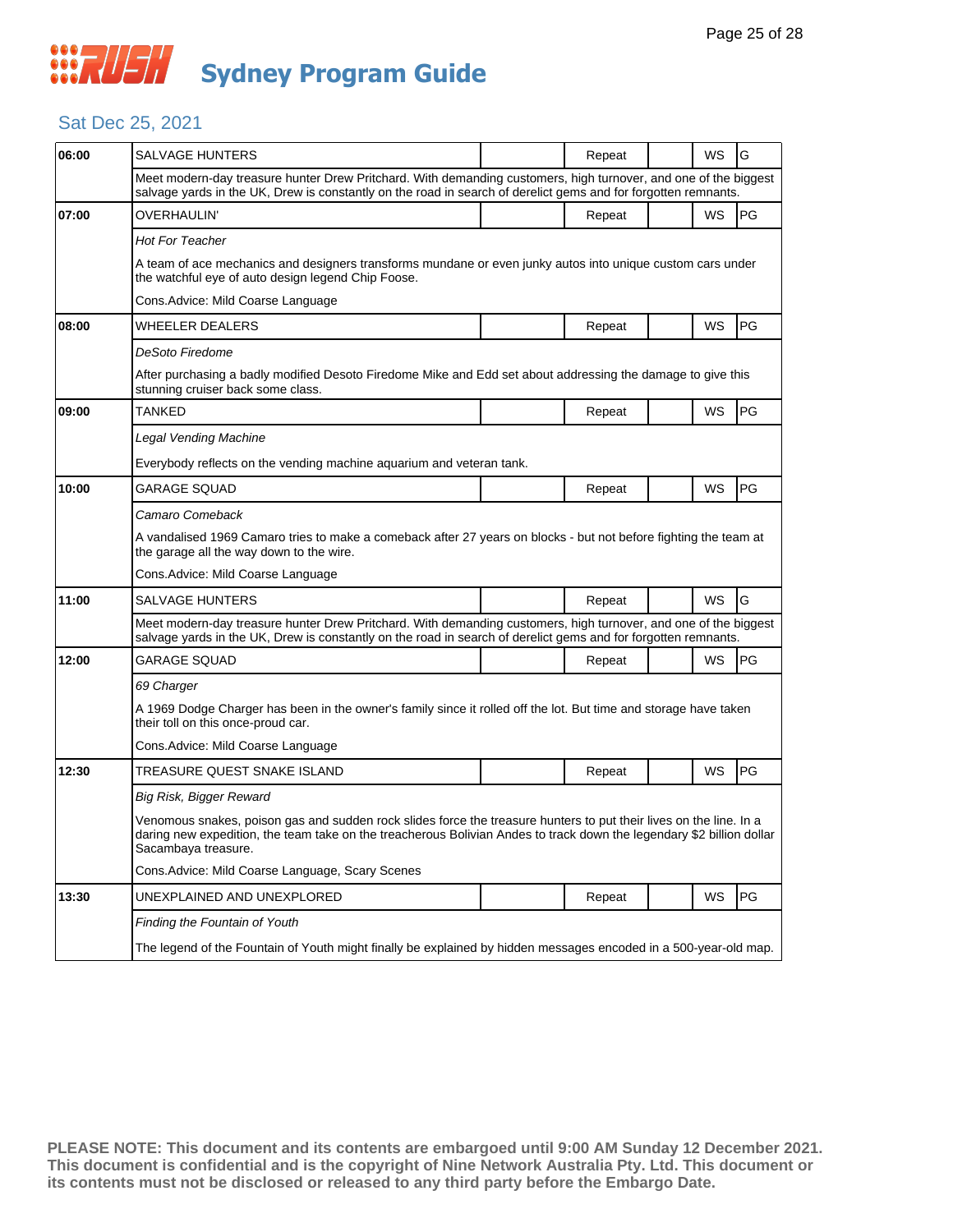## Sat Dec 25, 2021

| 14:30 | WHEELER DEALERS                                                                                                                                                  |  | Repeat |  | WS        | PG |  |  |
|-------|------------------------------------------------------------------------------------------------------------------------------------------------------------------|--|--------|--|-----------|----|--|--|
|       | DeSoto Firedome                                                                                                                                                  |  |        |  |           |    |  |  |
|       | After purchasing a badly modified Desoto Firedome Mike and Edd set about addressing the damage to give this<br>stunning cruiser back some class.                 |  |        |  |           |    |  |  |
| 15:30 | OVERHAULIN'                                                                                                                                                      |  | Repeat |  | WS        | PG |  |  |
|       | <b>Hot For Teacher</b>                                                                                                                                           |  |        |  |           |    |  |  |
|       | A team of ace mechanics and designers transforms mundane or even junky autos into unique custom cars under<br>the watchful eye of auto design legend Chip Foose. |  |        |  |           |    |  |  |
|       | Cons.Advice: Mild Coarse Language                                                                                                                                |  |        |  |           |    |  |  |
| 16:30 | TANKED                                                                                                                                                           |  | Repeat |  | <b>WS</b> | PG |  |  |
|       | <b>Legal Vending Machine</b>                                                                                                                                     |  |        |  |           |    |  |  |
|       | Everybody reflects on the vending machine aquarium and veteran tank.                                                                                             |  |        |  |           |    |  |  |
| 17:30 | <b>IRON RESURRECTION</b>                                                                                                                                         |  | Repeat |  | WS        | PG |  |  |
|       | Smoking Hot Ghia                                                                                                                                                 |  |        |  |           |    |  |  |
|       | When Mandi stumbles across a 1971 VW's Karmann Ghia, Joe is eager to add some MBC magic to the foreign<br>classic. And just in time for the VW Classic Car Show. |  |        |  |           |    |  |  |
|       | Cons.Advice: Mild Coarse Language                                                                                                                                |  |        |  |           |    |  |  |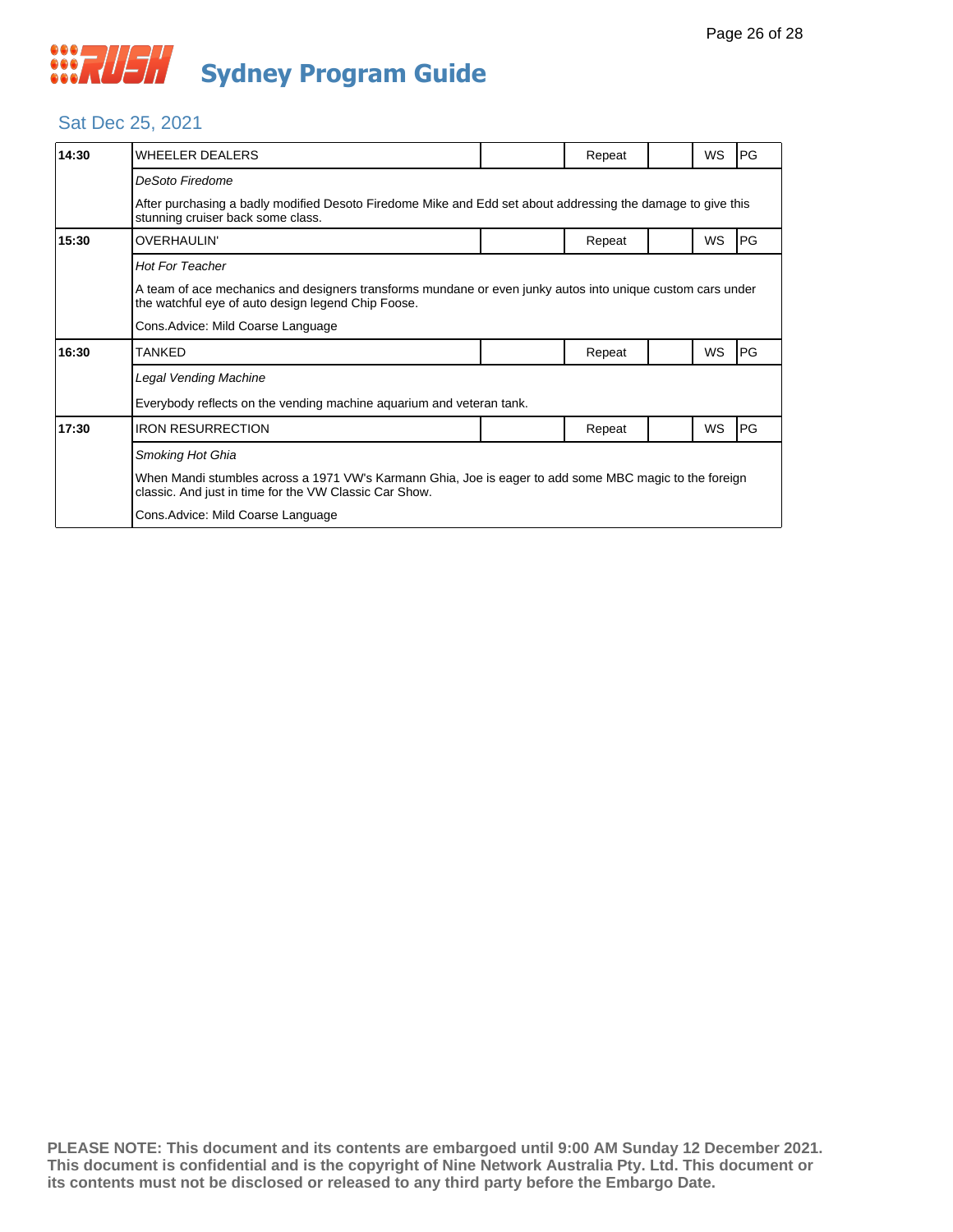## Sat Dec 25, 2021

| 18:30 | <b>EXPEDITION UNKNOWN</b>                                                                                                                                                                                                              |  | Repeat |  | WS | <b>PG</b> |  |  |  |
|-------|----------------------------------------------------------------------------------------------------------------------------------------------------------------------------------------------------------------------------------------|--|--------|--|----|-----------|--|--|--|
|       | The Search for Florida's Lost Pirate                                                                                                                                                                                                   |  |        |  |    |           |  |  |  |
|       | Josh Gates searches from the swamps of Florida to the depths of the Gulf of Mexico for the buried treasure of<br>legendary pirate, Jose Gaspar, where he'll discover more than he ever expected.                                       |  |        |  |    |           |  |  |  |
| 19:30 | ALASKAN BUSH PEOPLE                                                                                                                                                                                                                    |  |        |  | WS | M         |  |  |  |
|       | The Chaos Before the Storm                                                                                                                                                                                                             |  |        |  |    |           |  |  |  |
|       | Winter is approaching yet the Wolfpack is feeling the heat! Bear works furiously to finalize an addition to his home<br>as Billy faces a new medical crisis. A big winter storm forces Noah and Rhain Alisha to make a tough decision. |  |        |  |    |           |  |  |  |
|       | Cons. Advice: Mature Themes, Hunting Violence                                                                                                                                                                                          |  |        |  |    |           |  |  |  |
| 20:30 | ALASKA: THE LAST FRONTIER                                                                                                                                                                                                              |  |        |  | WS | M         |  |  |  |
|       | Decision Time                                                                                                                                                                                                                          |  |        |  |    |           |  |  |  |
|       | Otto and Charlotte fight to round up their cattle; Atz Lee and Jane come to a decision about his cabin; Eivin and Eve<br>take the new boat on a maiden fishing journey; Shane and Kelli brace for unexpected news about her health.    |  |        |  |    |           |  |  |  |
|       | Cons. Advice: Hunting Violence                                                                                                                                                                                                         |  |        |  |    |           |  |  |  |
| 21:30 | GOLD RUSH: DAVE TURIN'S LOST MINE<br><b>SPECIALS</b>                                                                                                                                                                                   |  | Repeat |  | WS | M         |  |  |  |
|       | Lost Miner Lockdown                                                                                                                                                                                                                    |  |        |  |    |           |  |  |  |
|       | As the world struggles to get back to business, Dave and his team of miners give an exclusive, self-shot glimpse<br>into their lives in isolation as they escalate the hunt for the ultimate symbol of security -- gold.               |  |        |  |    |           |  |  |  |
|       | Cons. Advice: Some Coarse Language                                                                                                                                                                                                     |  |        |  |    |           |  |  |  |
| 22:30 | <b>BERING SEA GOLD</b>                                                                                                                                                                                                                 |  | Repeat |  | WS | M         |  |  |  |
|       | Down and Out                                                                                                                                                                                                                           |  |        |  |    |           |  |  |  |
|       | A back injury hobbles Shawn; Kris puts the Kellys on gold, but the claim owner has second thoughts; George is in a<br>tight spot when getting gold means defying his brother.                                                          |  |        |  |    |           |  |  |  |
|       | Cons.Advice: Some Coarse Language, Some Violence                                                                                                                                                                                       |  |        |  |    |           |  |  |  |
| 23:30 | ALASKAN BUSH PEOPLE                                                                                                                                                                                                                    |  | Repeat |  | WS | M         |  |  |  |
|       | The Chaos Before the Storm                                                                                                                                                                                                             |  |        |  |    |           |  |  |  |
|       | Winter is approaching yet the Wolfpack is feeling the heat! Bear works furiously to finalize an addition to his home<br>as Billy faces a new medical crisis. A big winter storm forces Noah and Rhain Alisha to make a tough decision. |  |        |  |    |           |  |  |  |
|       | Cons. Advice: Mature Themes, Hunting Violence                                                                                                                                                                                          |  |        |  |    |           |  |  |  |
| 00:30 | <b>ALASKA: THE LAST FRONTIER</b>                                                                                                                                                                                                       |  | Repeat |  | WS | Iм        |  |  |  |
|       | Decision Time                                                                                                                                                                                                                          |  |        |  |    |           |  |  |  |
|       | Otto and Charlotte fight to round up their cattle; Atz Lee and Jane come to a decision about his cabin; Eivin and Eve<br>take the new boat on a maiden fishing journey; Shane and Kelli brace for unexpected news about her health.    |  |        |  |    |           |  |  |  |
|       | Cons.Advice: Hunting Violence                                                                                                                                                                                                          |  |        |  |    |           |  |  |  |
| 01:30 | TANKED                                                                                                                                                                                                                                 |  | Repeat |  | WS | PG        |  |  |  |
|       | <b>Legal Vending Machine</b>                                                                                                                                                                                                           |  |        |  |    |           |  |  |  |
|       | Everybody reflects on the vending machine aquarium and veteran tank.                                                                                                                                                                   |  |        |  |    |           |  |  |  |